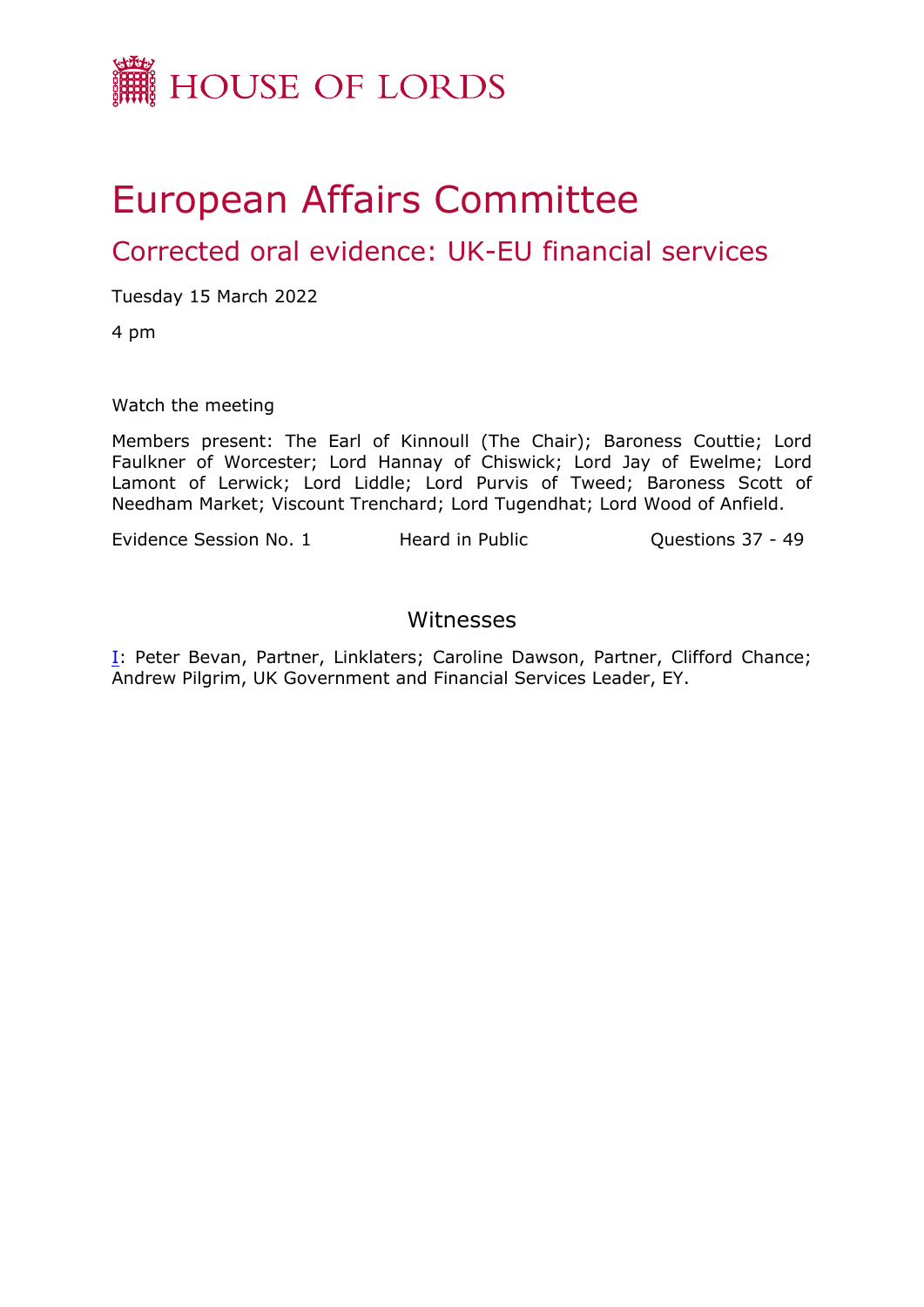## <span id="page-1-0"></span>Examination of Witnesses

Peter Bevan, Caroline Dawson and Andrew Pilgrim.

**The Chair:** Welcome to the hybrid House of Lords and the European Affairs Committee. We are doing an inquiry into the future of trade in financial services with the European Union; this is the third evidence session of that inquiry.

Thank you very much indeed to the three of you for coming along this afternoon. We have Andrew Pilgrim from EY, Caroline Dawson from Clifford Chance and Peter Bevan from Linklaters. We are grateful for you coming along this afternoon to what I hope will be a very interesting session of 90 minutes or so.

When you speak for the first time, I would be grateful if you could give a brief background on yourself. We know exactly who you are but the watching public will not, and that would help them. I should say that, as a public evidence session, a transcript will be taken. We will send you the transcript and we would be grateful if you could check it, because we will be using it as the basis of our report going forward.

There is quite a bit to get through so I would appeal that both questions and answers are kept relatively crisp so that we can get through everything. Lord Wood is going to open the questioning.

Q37 **Lord Wood of Anfield:** Thanks very much for coming. We have heard a bit about the UK financial services sector's view of the emerging relationship with the EU, but I wanted to ask you about how the financial services community outside the UK is viewing it. It is early days and everything is still taking shape, but I will start by asking Caroline about the mood of the EU financial services community. How they regard the emerging relationship is a big question but can you perhaps, as a very unfair general question to start with, give a sense of how you interpret the mood of the EU financial services industry?

*Caroline Dawson:* I am a partner in the Financial Regulatory Group at Clifford Chance in London. I have been a partner for three or four years, and have been at Clifford Chance for about 15 years. Brexit has been a huge part of my career as a financial regulatory lawyer.

As you say, it is a massive generalisation so I will try to break it down a little. It probably depends very much on whether you are talking to the regulators in the European Union or to market participants. Within that very broad brush of market participants, there are quite a lot of subcategories as well. If we look first at the regulators, the primary concern there is probably about cross-border business and their ability to continue to supervise it adequately.

Their key concern is that there is quite a lot of latitude at the moment in terms of cross-border business between the UK and the EU. They are concerned about loopholes there. The primary driving criterion that they always have when they are looking at cross-border financial services is making sure that they do not create loopholes or unlevel playing fields for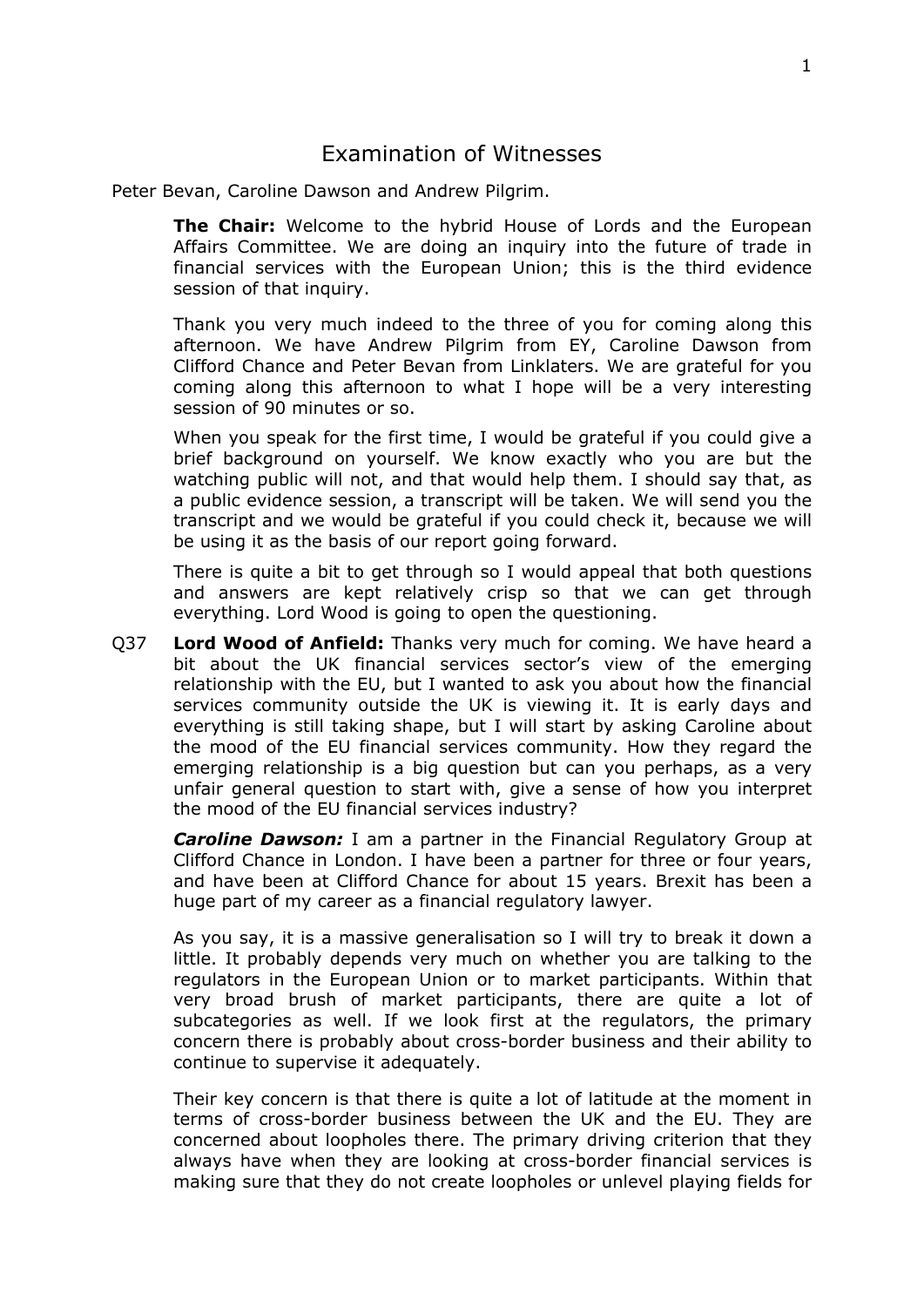their own market participants, but also for people receiving services in the EU.

Looking at the financial services industry in the EU, its key concern is going to be market access. So far, the majority of the restrictions on market access are probably from the European side. The UK has remained fairly open, although obviously we have this ongoing review of our overseas framework, which has caused a little concern. The key things have been continuing access to UK CCPs, the continuing ability for the asset management industry to delegate to UK asset managers and advisers, and that continuing openness. That has probably been the primary framework within which the European financial services industry is looking at that relationship.

**Lord Wood of Anfield:** You mentioned this concern about the overseas framework. Is there also a concern about the process of re-examining which parts of the acquis we are going to retain and which parts we are going to have domestic legislation reverse or amend?

*Caroline Dawson:* Yes, there is. At the moment, that is a massive question because it is such an enormous part of our financial services framework. Rather than a concern about which bits we are going to retain and which bits we are not, the primary concern at the moment is around the process for that and making sure that, to the extent possible, there is transparency around what changes are made. For example, is it a genuine change in substance and policy or purely a format change, in that the relevant rules go from being in onshored European regulation to being in regulatory rulebooks? That is clearly going to involve a change in format but, I hope, not a change in policy.

The other big concern is that that change would happen in a death by a thousand cuts over multiple years, which then means that the financial services industry is in a constant stage of implementation, which clearly has costs and other implications.

**Lord Wood of Anfield:** Peter or Andrew, do you have any thoughts on the sector's reaction so far to the changing shape?

**Peter Bevan:** I am from Linklaters, where I have been a partner for nearly 20 years, advising market infrastructure and asset managers. In addition, I have been working with the global investment banks.

The experience we had working with those clients through the Brexit process was that they were most concerned to ensure continuity of service to their customers and clients, and to ensure that, whatever legal settlement arrived, they remained able to serve their clients and customers in the UK and in the EU on a continuous basis, rather than finding that that came to an end.

They had previously done that through establishing a hub in the UK to access the single market, which of course was no longer was possible, and so it has been necessary for many of them to establish an additional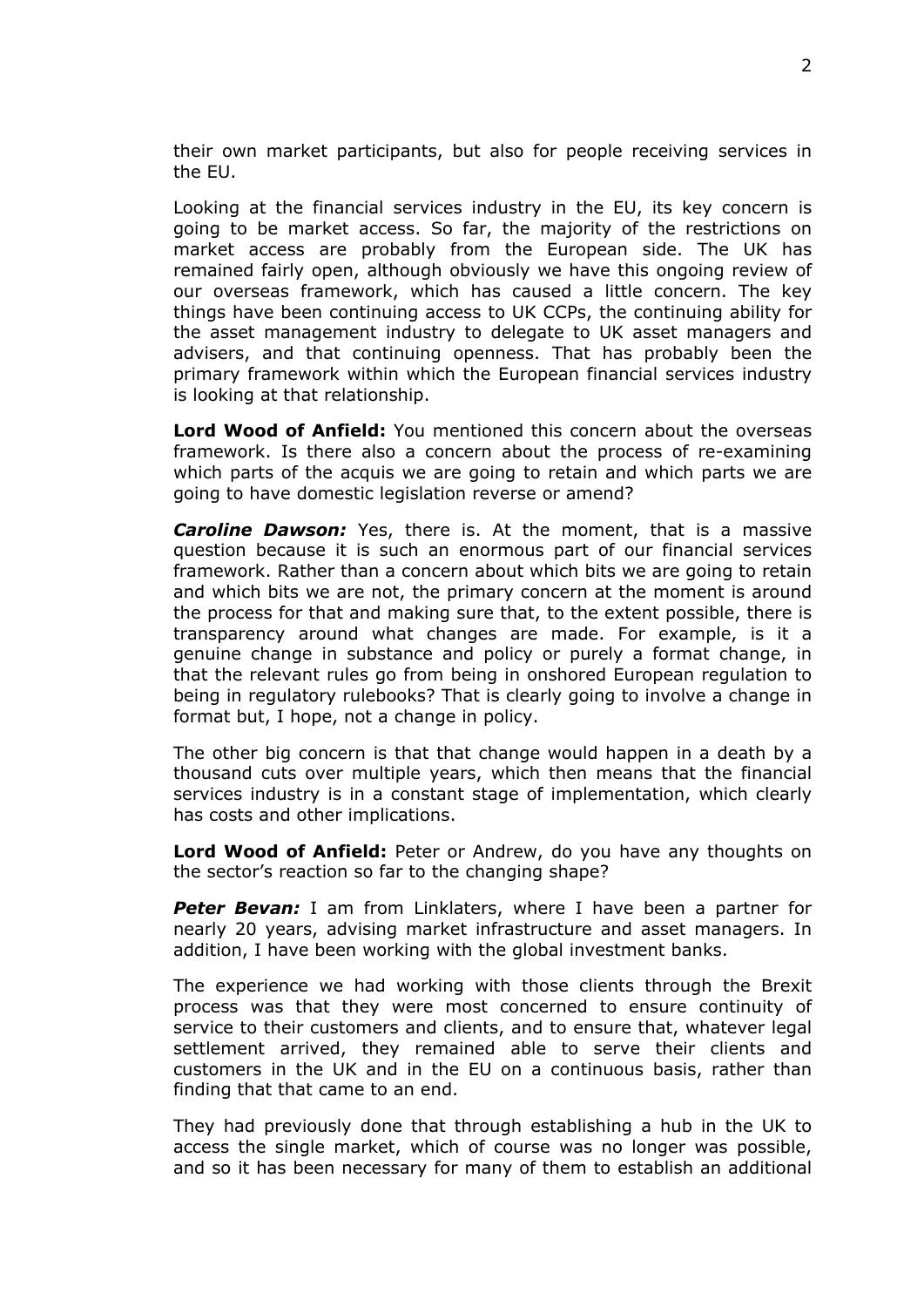hub in the EU single market in order to access that market while maintaining a hub here in the UK.

I agree with Caroline's comments, but would add that one of the concerns they have is not to duplicate costs through maintaining two hubs where one would do. There is a great deal of concern that regulators, both here and in the EU, would want to see the same roles performed in both locations through the maintenance of the necessary substance within those locations, for obvious reasons of the safety and soundness of those institutions. That can result in a duplication of capabilities and cost. That is an additional concern I would mention.

*Andrew Pilgrim:* I am from EY. I run our government and financial services team and looked after a lot of our Brexit response over the past six years.

I would agree with all of what we have just heard and would add a couple of things. On the equivalence point, it is interesting to look at it from an EU-to-UK perspective, because those equivalence determinations have not been granted by the EU. That not only impacts UK firms looking to get market access in the EU; it can also make business more expensive for EU firms to do if they are trying to access EU markets, because they are required to hold greater capital in some instances.

In terms of mood, we have heard a lot from the European Union around strategic autonomy—this idea that they need to have their own capabilities against a breadth of financial services. For some of it, they want the infrastructure themselves. For some of it, they want to ensure that they just have leverage in terms of global fora where these regulatory issues are discussed. We will certainly see that play out more and more over the next few years.

**The Chair:** Thank you very much. We will come on to equivalence, of course, in some detail later in the question set.

Q38 **Lord Tugendhat:** What do you think your clients see as the primary opportunities for a post-Brexit world? We have heard a lot about the disadvantages of a post-Brexit world so I would like, if I may, to ask you where you see the primary opportunities. By that, I mean different sectors and different parts of the world. What do you see as the Government's role in supporting the pursuit of these opportunities?

*Caroline Dawson:* There are two main types of opportunity that I would flag. The first one would be in terms of new types of business. Here, I am thinking about opportunities that we have as opposed to the approach that would have been taken if we were still within the EU. The EU's approach to new types of business and new products is very much to get in as soon as possible and aim to be the global benchmark for regulation. It aims to set a gold standard-plus-plus-plus in regulation and then restrict the ability that people have to do cross-border business in relation to those products or activities by, for example, setting equivalence regimes.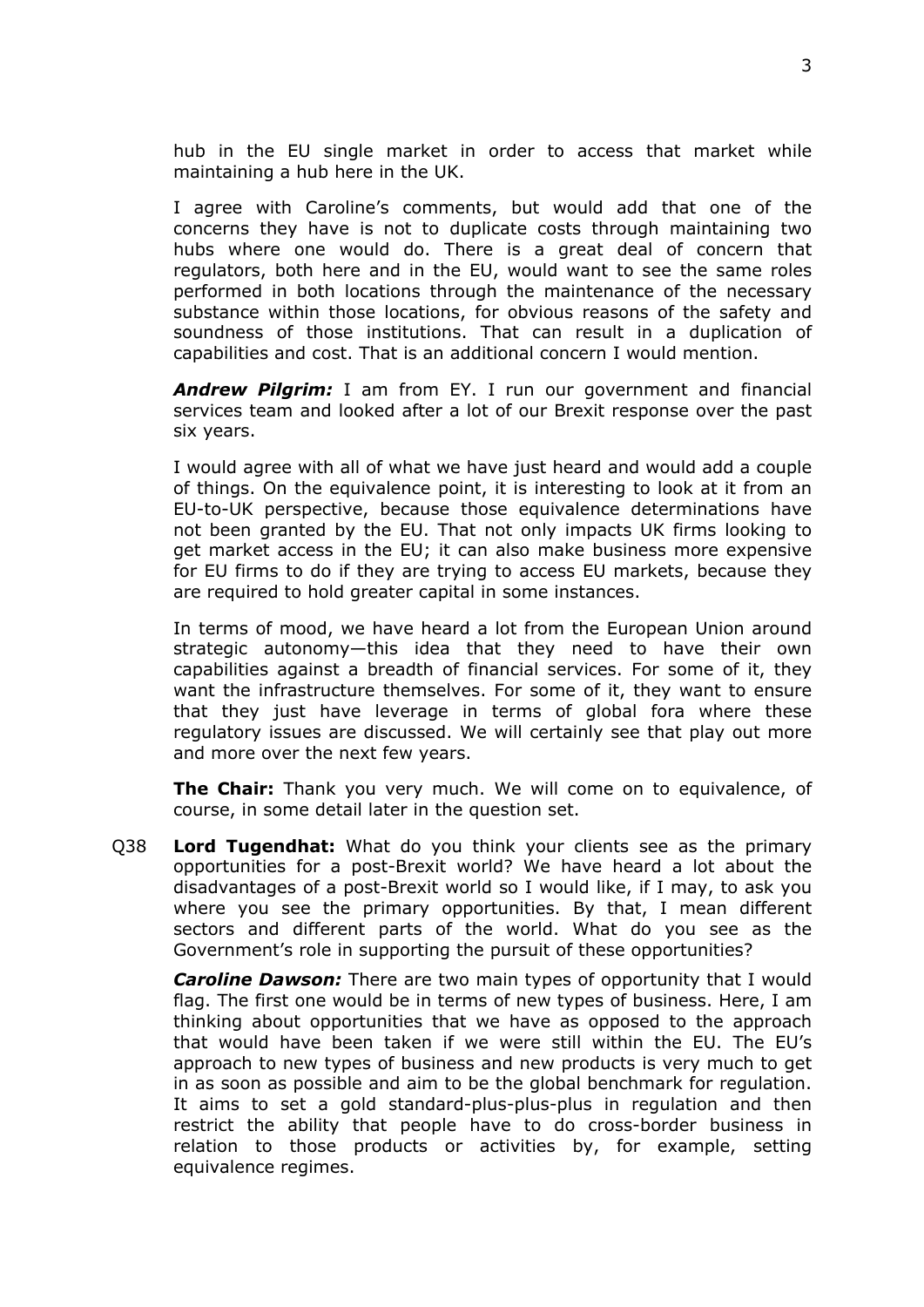One key opportunity that we potentially have outside of the EU is more flexibility around regulation of new areas of business and new products, with, I hope, a slightly more outward-looking approach to regulating new business. Instead of thinking, "What are the risks and how do we prevent people bringing those risks from other countries onshore into the EU?", the UK's traditional approach to regulation has been more like, "This is an opportunity for us to export this business globally and regulate with that approach in mind". That was the first, which is new business.

The other big opportunity that we have is about openness to cross-border business and global markets, and that key philosophy that has made the UK one of the major financial centres globally, which is that openness to other business. The ability for UK firms to do cross-border business and for non-UK firms to deal with UK clients is in danger, in the EU, of being restricted, because they have this fortress Europe approach. The second key opportunity that I wanted to flag is that we do not have a fortress UK approach, but a global financial centre approach and an openness approach. We have the ability outside of the EU to maintain that better than we would have been able to within the EU.

*Peter Bevan:* I very much agree that it gives us the opportunity to regulate differently and regulate better in a way that is more targeted towards the business that we are able to succeed at here. I guess I would pick out two examples of that.

One is the already market-leading wholesale markets business that we have across the country, but especially here in the City of London, where the wholesale markets ecosystem and the related professional services that go with it is a leading global player. It has struggled sometimes to fit with the straitjacket of regulations made on a basis that covered 28 markets, not all of which looked alike, and so the ability to make targeted reforms that can support the continued growth of that business is something that we would welcome and where the Treasury has already begun to do some work.

Secondly, with the incredible importance of transforming our economy to a more sustainable one in future, the use of the financial sector to drive that transformation is clearly critical. The regulation of sustainable finance is something where the EU has gone way out in front, doing exactly what Caroline just described in setting a very high standard of regulation, but one that is not always easy to follow or apply in practice. There is an opportunity for the UK to take a different approach, which is based on the ability to trust the communications that you are receiving and to know that the money that is being invested towards sustainable use is being put to that use through appropriate, fair, clear and not misleading disclaimers, using traditional English common law standards, rather than the more civil law approach that the EU has tended to adopt. Those are two examples that I would give of where more could be done.

*Andrew Pilgrim:* At a high level, those themes of fast innovation and tailoring are absolutely going to be key for the UK in terms of sitting outside the EU. The ability to not have to compromise with 27 other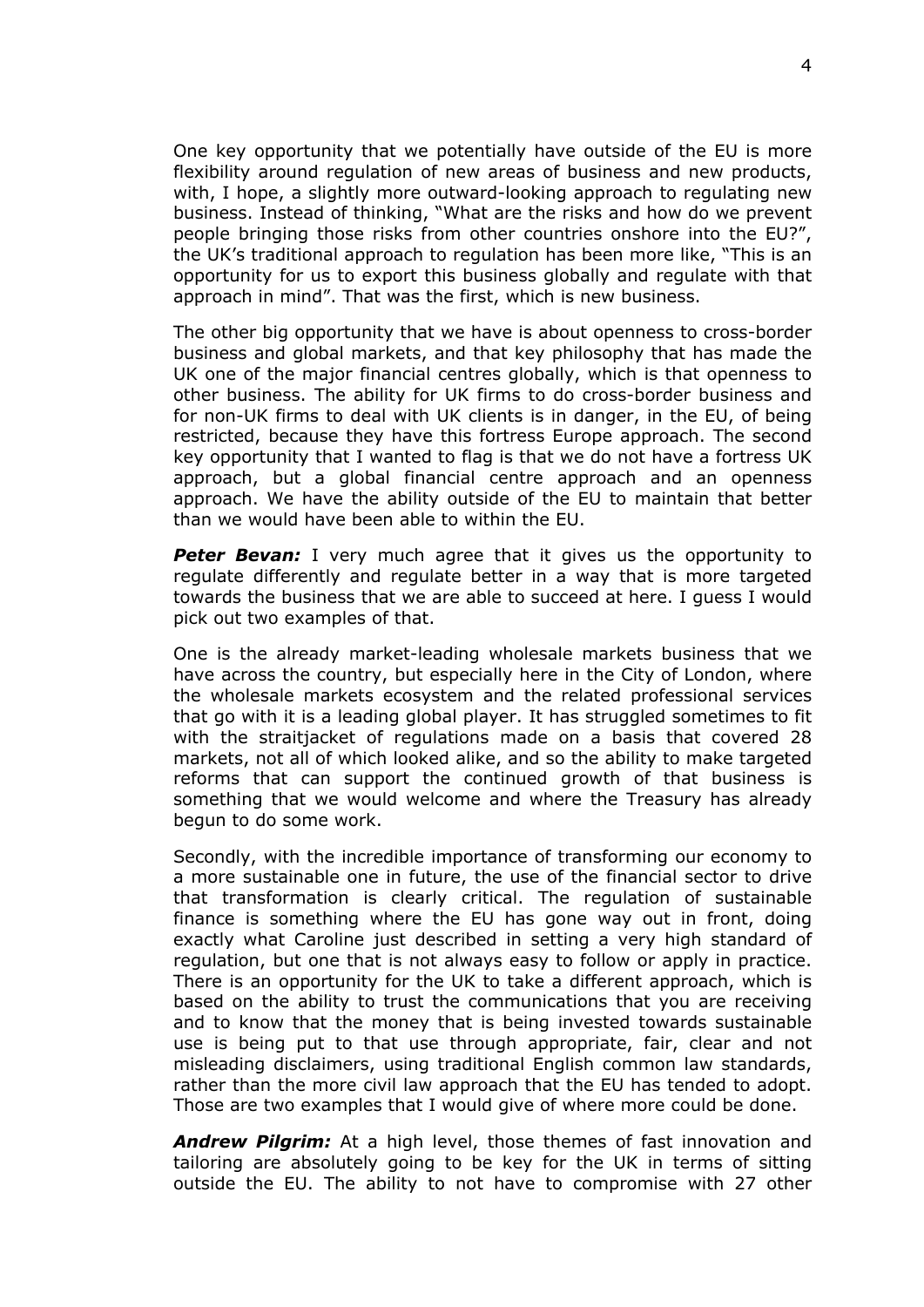Member States but to target regulation specifically to our own needs, and to do it faster than might be possible within EU frameworks, is something that we need to capitalise on.

**Lord Tugendhat:** When you look at various subsets, emerging markets, green finance, fintech and things of that sort, is there any particular area in which you think London, or at least the UK, might have a first mover advantage?

*Andrew Pilgrim:* Within fintech, the UK is incredibly well placed, given some of the technology companies here but also the associated financial, legal and other related service companies that sit around that ecosystem. Many of the international benchmarks put the UK in a fundamentally good place in that regard, and we have to champion that.

The green agenda is a priority for a number of jurisdictions globally. We have seen the EU take an early lead, particularly in terms of taxonomy that it is using, for example, and it will be important for the UK to show that it is equally prioritising this very important issue but also thinking a little further ahead.

**Lord Hannay of Chiswick:** Can I pick up on something that you said, Caroline, about being better able outside to avoid a closed approach and to have a more open one? That, presumably, remains a bit to be seen, but how much will we have lost by not being able, as a member, to influence the European Union's regulatory approach to be a more open rather than a more closed one? How much influence have we lost in the future? I am talking not about what has happened—what has happened has happened—but about how much we are losing by not being able to influence directly the shape of European legislation.

*Caroline Dawson:* In terms of openness, there are a few Member States for which being open to the outside world is a fundamental tenet of their regulatory philosophy, in the same way that it is for the UK. Unfortunately, it is primarily a coalition of the smaller Member States that have that approach: Ireland, Benelux and the Scandinavian jurisdictions. Germany is a notable exception there, in that it has a very flexible crossborder regime and will hopefully be a loud voice in the European Union for the continued ability of non-EU firms to deal with local clients.

The UK has, individually, lost a huge amount from not being able to influence that debate, because we do have what was the biggest financial centre in Europe. We have, aside from Ireland, the most open and flexible cross-border regime. In terms of advocacy, it is a much more persuasive argument, if you are within the EU, to say, "We should be open to the outside world", than being right on its doorstep and saying, "You should be open to the outside world". Clearly, it is a very different argument. In terms of cross-border business, that is clearly a lost opportunity for influence.

Aside from that, the EU is in a very similar position to the UK in terms of where the inspiration for its financial regulation comes from. Increasingly,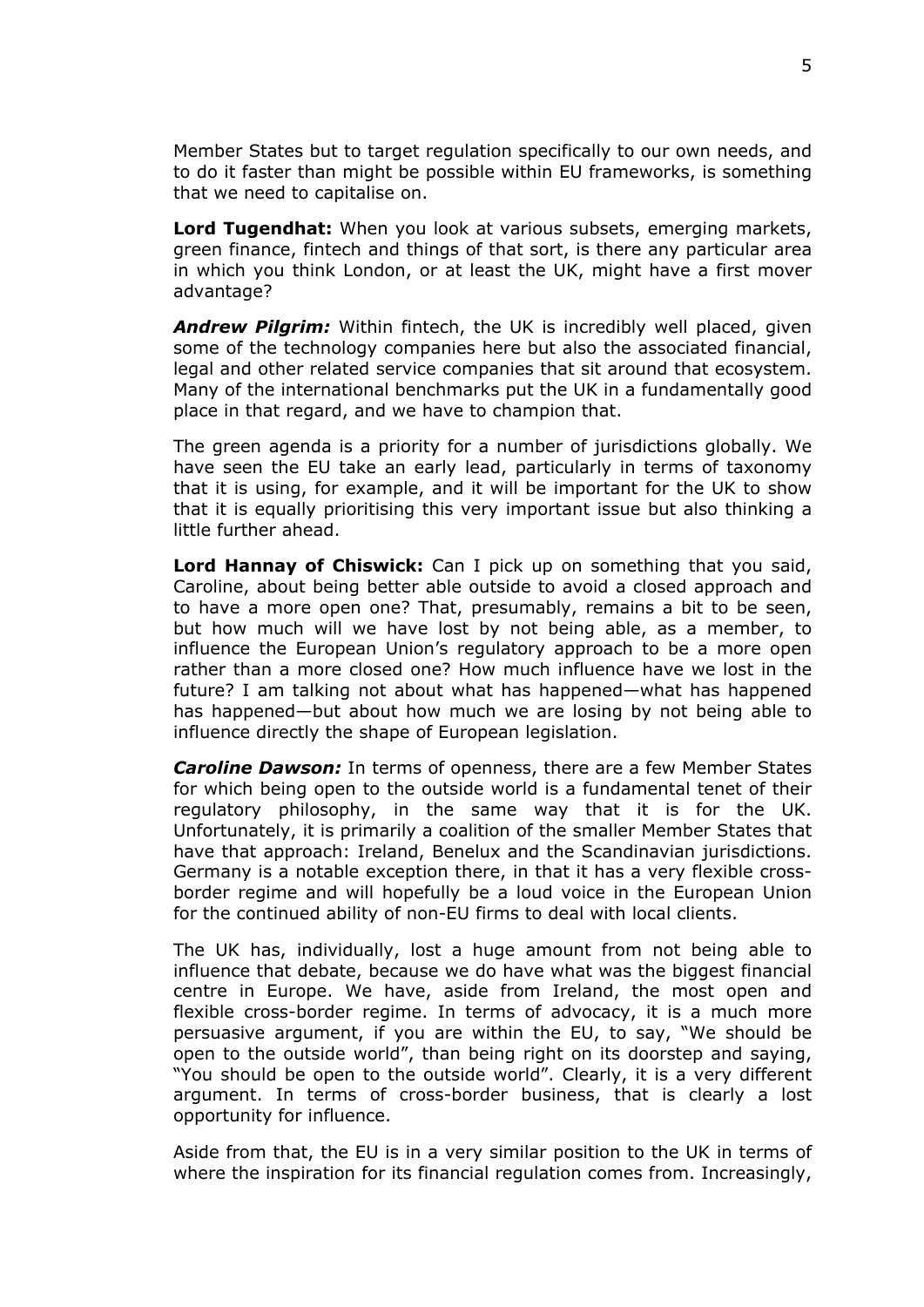a lot of financial regulation stems from international standards, which is where the UK's continued participation in those international standard-setting bodies is going to be tremendously important for our ability to continue to influence how those international standards are set, what they are set at and, through that, how that is implemented in the EU. In terms of the detail of how these things are implemented in the EU, the EU tends to go belt and braces, so it will take the fullest and maximalist approach to implementation. We are no longer in a position to influence that.

**The Chair:** We are going to return to this area later in the question set.

**Lord Purvis of Tweed:** I have a quick follow-up to a comment that Peter Bevan made with regard to one of the potential advantages of moving away from a highly regulated to a more trust-based system of common law communication. From a consumer and reputation point of view, in moving towards more of a trust base, given that people are still impacted by the financial crash from the UK, and more recently with regard to the world seeing oligarchs and kleptocrats gaming UK financial services, legal services and enablers, I was just wondering whether that trust is as strong as we think it might be in its ability to be a net positive for the City of London.

*Peter Bevan:* It is true that trust must be earned by demonstrating yourself to be trustworthy, that is for sure. I certainly was not meaning to advocate for lower standards of regulation. If you think of the way in which we deal with prospectus disclosures for companies raising capital here in the UK markets, the standards of the premium listing regime in the UK go beyond what would be required of the standards set at an EU level. That tougher level of regulation gives you a greater degree of trust in the companies in which you are investing, because of that greater degree of transparency, and that creates a more vibrant and attractive market.

For the market to work, you need not only people who want to raise capital but people with capital to invest. That higher standard of disclosure and the greater trust that you can have in that system contributes towards that and grows the market. It is not necessarily the case that you might assume that a lower standard of regulation creates more activity while increasing risk. The right kind of regulation can increase activity and reduce risk at the same time, and that is the sort of thing that I was aiming at doing.

Similarly, in the area of sustainable finance, a high standard of disclosure and transparency would be consistent with that kind of prospectus approach, without the need to adopt a civil law type of approach that forces you into certain straitjackets, where you must disclose that you are one of these kinds of investment and you can do only certain limited types of activity and not others. That can be a straitjacket on business growth. That is the kind of distinction that I would like to see.

Q39 **Lord Jay of Ewelme:** I want to look forward a little bit. I wondered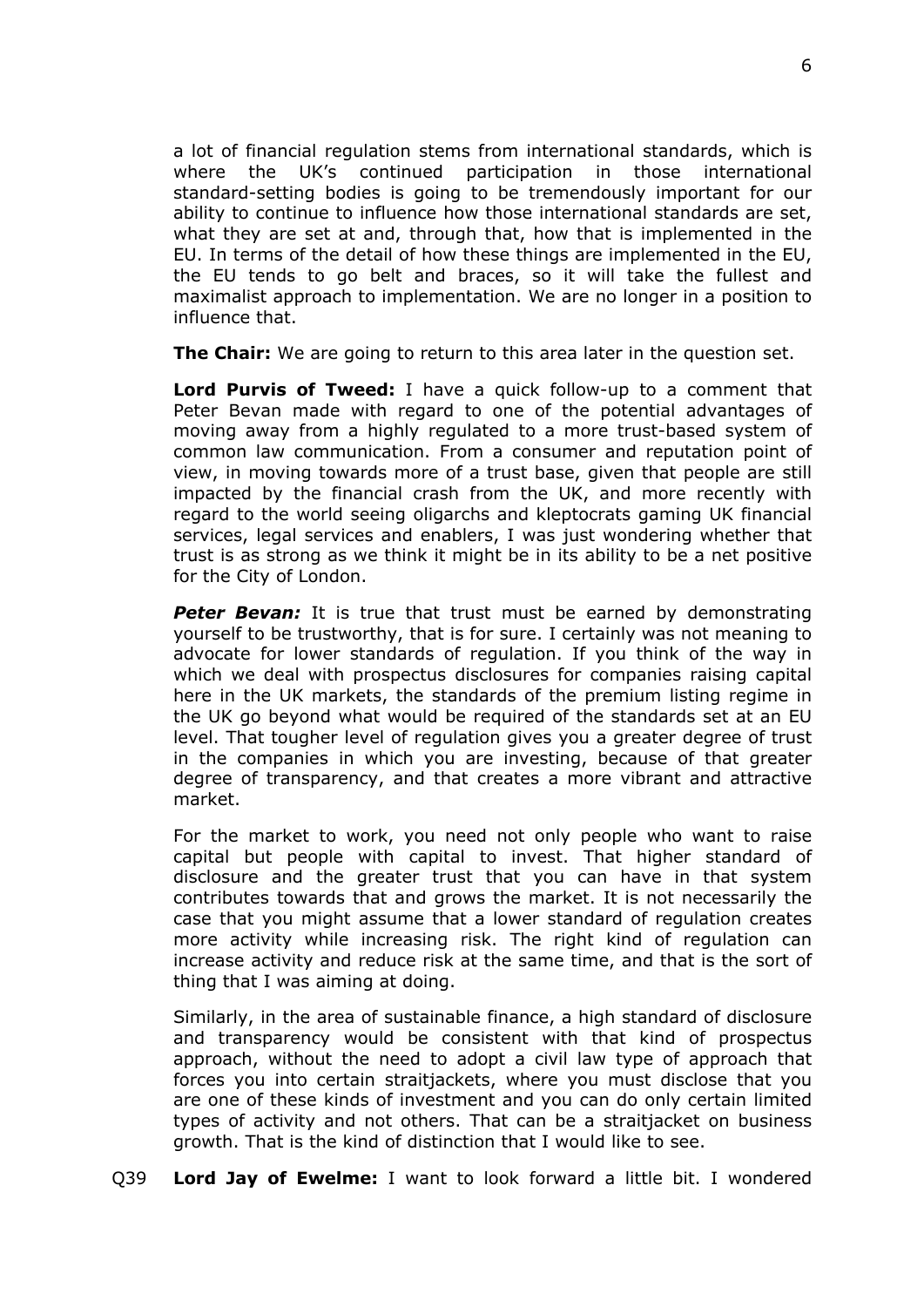whether you or, indeed, your clients had a view on what was the best long-term strategy, at least as far as the UK is concerned, for the shape of UK-EU financial services looking ahead. As a subset of that, is it important, in your view, that both sides—the UK and the EU—derive some mutual benefit from this? Can one side win without the other winning too? How compatible is that with what you, Peter Bevan, were talking about a little earlier: the EU's views on strategic autonomy? Perhaps you could go first.

**Peter Bevan:** First of all, the financial services sector does not exist exclusively for its own benefit but to facilitate growth in the economy at large. A strong and vibrant financial services sector should, in principle, be serving the economy as a whole, and so it is not a zero-sum game in terms of where things work.

I agree with the other comments that have been made that the right strategy for the UK is to maintain an open market. You ask whether that needs to be of benefit to both sides. It would be a mistake for the UK to take the view that, because the EU is building a fortress that is very difficult to enter from outside, we should do the same to give ourselves a bargaining chip and say, "Well, we'll take our wall down now if you take yours down", because the building of that wall would inhibit the very kind of global financial centre that the UK has become so well known for and so successful at.

If it becomes difficult for parties outside of the UK to do business here, that immediately shrinks the amount of activity that takes place here in the UK. As a smaller centre, it naturally becomes less attractive for that international activity to come to as well. Building up those barriers would be a mistake, so it is the right approach for the UK to keep those barriers to entry low, appropriately protecting consumers in the way that the UK's current regime does. It allows very open wholesale markets with appropriate protection for consumer markets, which seems to me a sensible balance. Maintaining that balance, even if there is no reciprocity on the side of the EU, will in itself be good for the growth of the UK system.

**Lord Jay of Ewelme:** When you say "even if there is no reciprocity", can one envisage there being no reciprocity? Will there not always be some sort of reciprocity in some areas?

**Peter Bevan:** For the time being, the EU is a collection of Member States, each of which takes its own individual approach as to how open it wants its market to be to cross-border activity. I used to think that you could roughly say, for each European country, the better the cuisine, the worse the regulation. You can form your own view on which is which, but some tend to be much more protectionist and restrictive than others. There is a drive on the EU side to introduce more uniformity on that, as in so many other areas, and that uniformity is liable to be a levelling up of restrictions rather than down in the current direction of travel.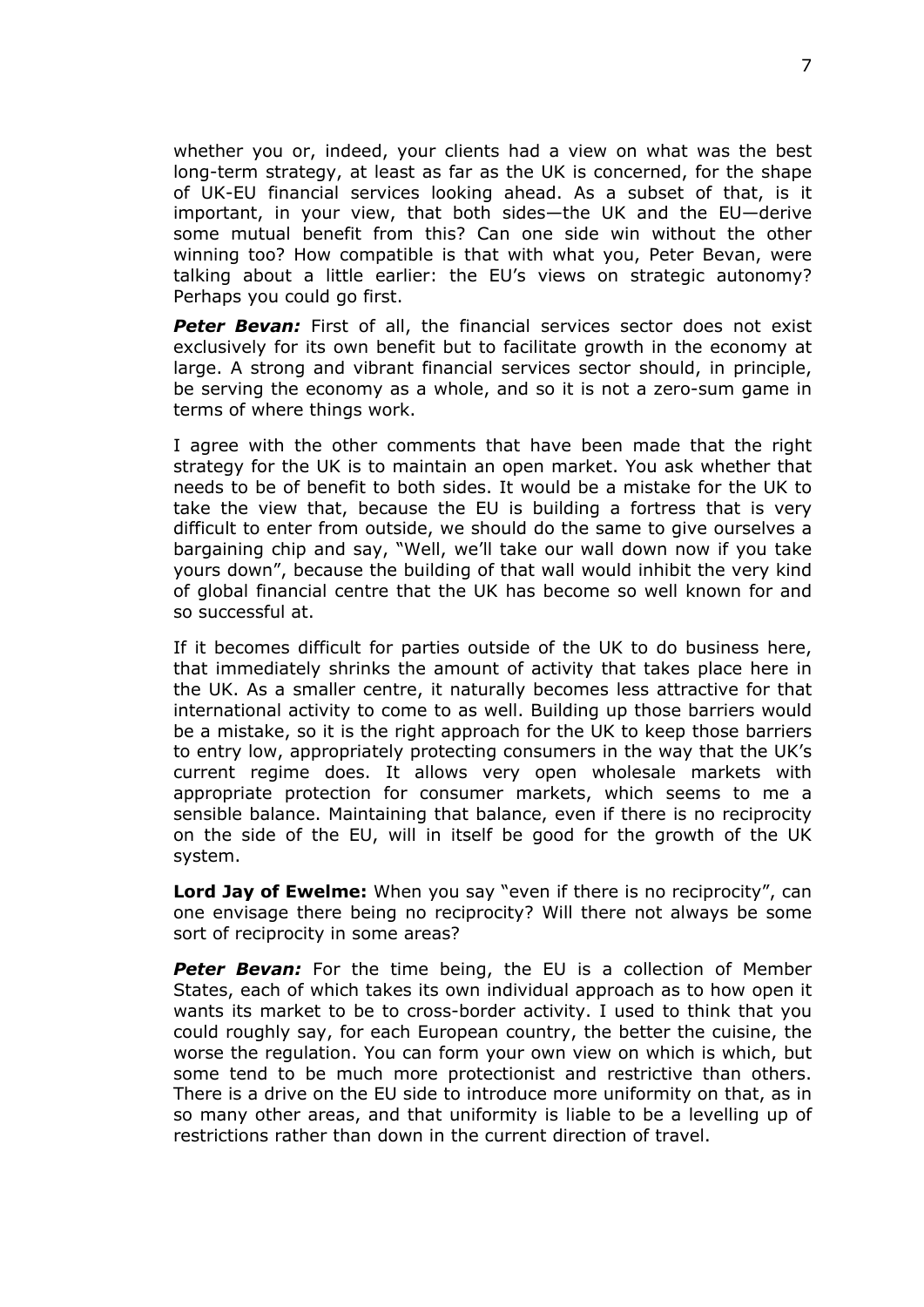*Caroline Dawson:* I completely endorse everything that Peter has just said. I absolutely agree that, as Europe develops more of a fortress, we should not react to that by developing our own fortress. Europe is in a very different position to us in terms of developing financial markets and balancing the very different interests and regulatory philosophies of all the Member States. We already have an open, global financial centre. It has grown to be a global financial centre through openness, and we are not going to grow it further by shutting it down, particularly if the reason for shutting it down is purely to try to score points against one other potential trading counterparty. That just seems counterproductive.

On your point about reciprocity, when we talk about reciprocity in the sense of cross-border business, we are thinking slightly more technically about the fact that certain equivalence decisions occasionally bake in reciprocity—that is, "You can get access to our markets only if you provide exactly identical access to yours".

That is fine if you are looking at it purely in the context of the UK and the EU, but we have GATT commitments and trade commitments. We have trading partnerships with the rest of the world. You cannot build a global financial centre purely based on the relationship that you have with one trading counterparty. Lord Tugendhat mentioned emerging markets earlier, which are a classic area where you are not going to have reciprocity, because their financial system is so completely different from ours, as are the economic drivers. Reciprocity is not the way forward.

**Lord Jay of Ewelme:** Andrew Pilgrim, do you have any points to add to that or disagree with?

*Andrew Pilgrim:* Openness is key. International standards are incredibly important for us to be leading on the setting of. We have probably focused outside of Europe, but we need to focus on Europe too. There needs to be a balance there, so we should not necessarily be prioritising one jurisdiction over the other in terms of different relationships.

The final point that I would make on openness is not directly on financial services, but on immigration. The ability to bring people in from all over the world to experience what we do in London and the wider UK, so that they can have a positive experience of the connections and networking impact that that has when they go to other jurisdictions, is absolutely key. We need to continue to focus on it.

**Lord Hannay of Chiswick:** I just want to follow up on Lord Jay's point about reciprocity. Your united view was very clear for openness and not for a reciprocity approach. Do you think that the Government's trade negotiators, who will be negotiating a wide range of trade agreements in some of which financial services will figure, understand this, or are they classical trade negotiators brought up on the mother's milk of reciprocity?

*Caroline Dawson:* That is an excellent question. We are developing in this sphere of trade negotiation. We have had 40 years of all of our trade negotiation being done by the EU. This is purely from public figures and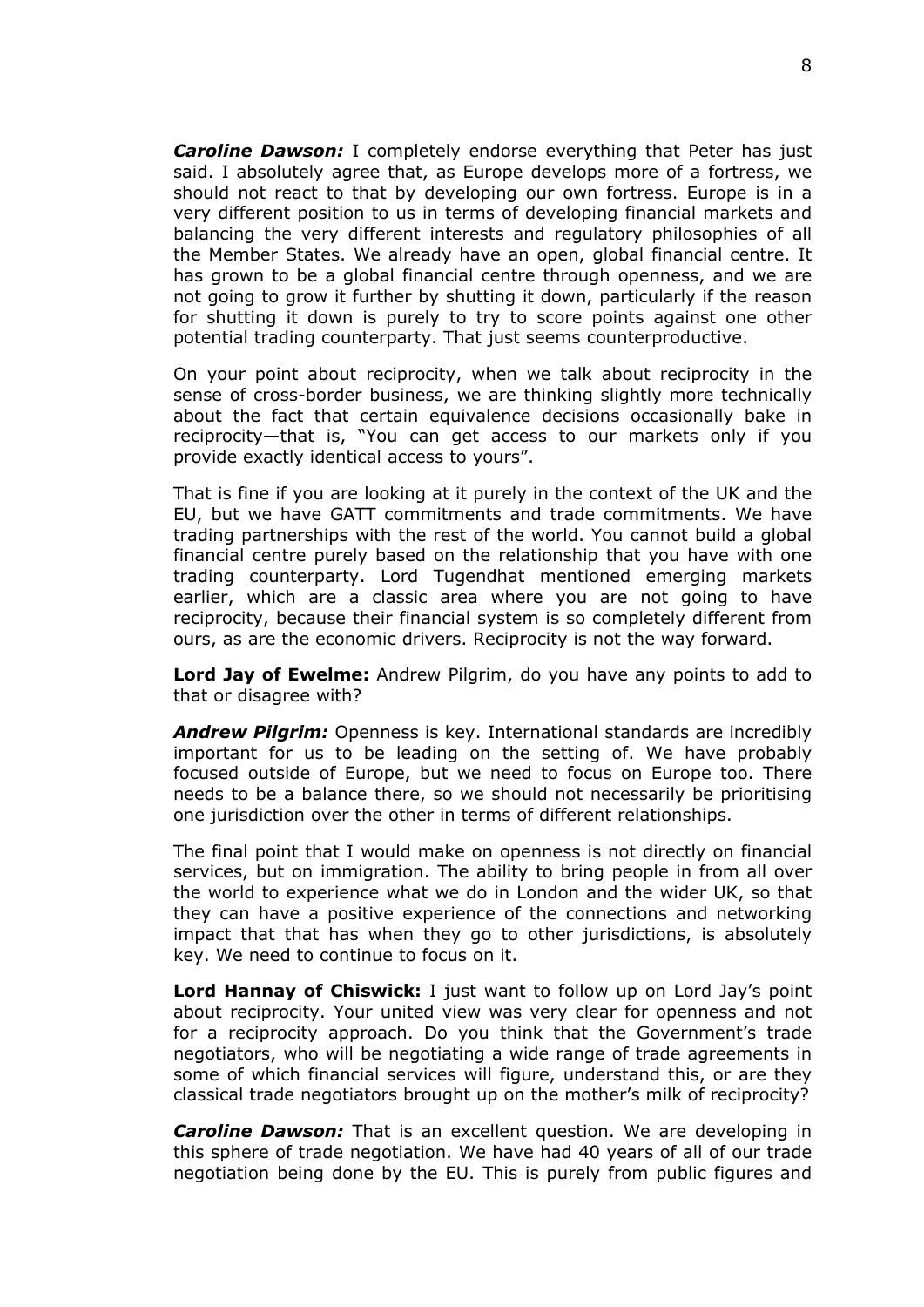newspaper reports, but I understand that we did not have a huge capacity in terms of trade negotiators. Law firms such as mine were called on to support with some of the early trade negotiations, just to try to get some of that experience in.

I do not have any direct personal experience of the approach that the trade negotiators are taking, but the trade lawyers within my firm who have been helping the Government on some of these things have quite wide international experience and have my team to talk to in terms of financial services specifically. I would hope that that is either understood now or will be part of people's developing understanding as we move forward with trade negotiations.

Q40 **Baroness Couttie:** In the TCA, there was a declaration that committed the UK and the EU to agree to establish structured regulatory cooperation on financial services. There was an MoU where I understand the text has been agreed in principle but not formally. That was supposed to take place at the end of March last year, so a year ago, and it still has not happened. Can you tell me what impact the lack of this regulatory framework is having on your clients, in both the UK and the EU?

*Andrew Pilgrim:* It is fair to say that the MoU has been such a long time coming that many have now almost forgotten about it. There was great hope, when the TCA draft text was released on Christmas Eve, that this would all be signed and sealed by March 2021 but, clearly, that has not happened. To an extent, the world has moved on.

There is an important foundational element to what the MoU might do that is important to understand, which is that it is not guaranteeing equivalence or a greater degree of cross-border market access. It is a framework to allow, in essence, the Treasury and the Commission to discuss their respective financial services industries and to look at ways in which the two might work together. Even if the MoU is ratified, it does not necessarily mean that there is going to be a significant shift in the relationship, albeit everyone would say that it was a good thing that there was a formal mechanism for communication, even if some of that communication can happen informally.

The other important thing to note is that there is a huge network of MoUs in place between UK authorities and their European counterparts. While that MoU is not in place at a more political level, there is almost a clean sweep of them from a regulatory and supervisory perspective, so that is helpful from an ongoing financial services perspective even if it does not provide that framework for a slightly deeper relationship between the two jurisdictions.

*Caroline Dawson:* I agree with all of that. From my clients' perspective, their relationships are with their direct supervisors and regulators. As Andrew mentioned, there are MoUs in place between the UK regulators and between individual Member-State regulators. Those are the MoUs that probably have the most direct impact on my clients' business. As Andrew said, the broader MoU would be helpful in getting that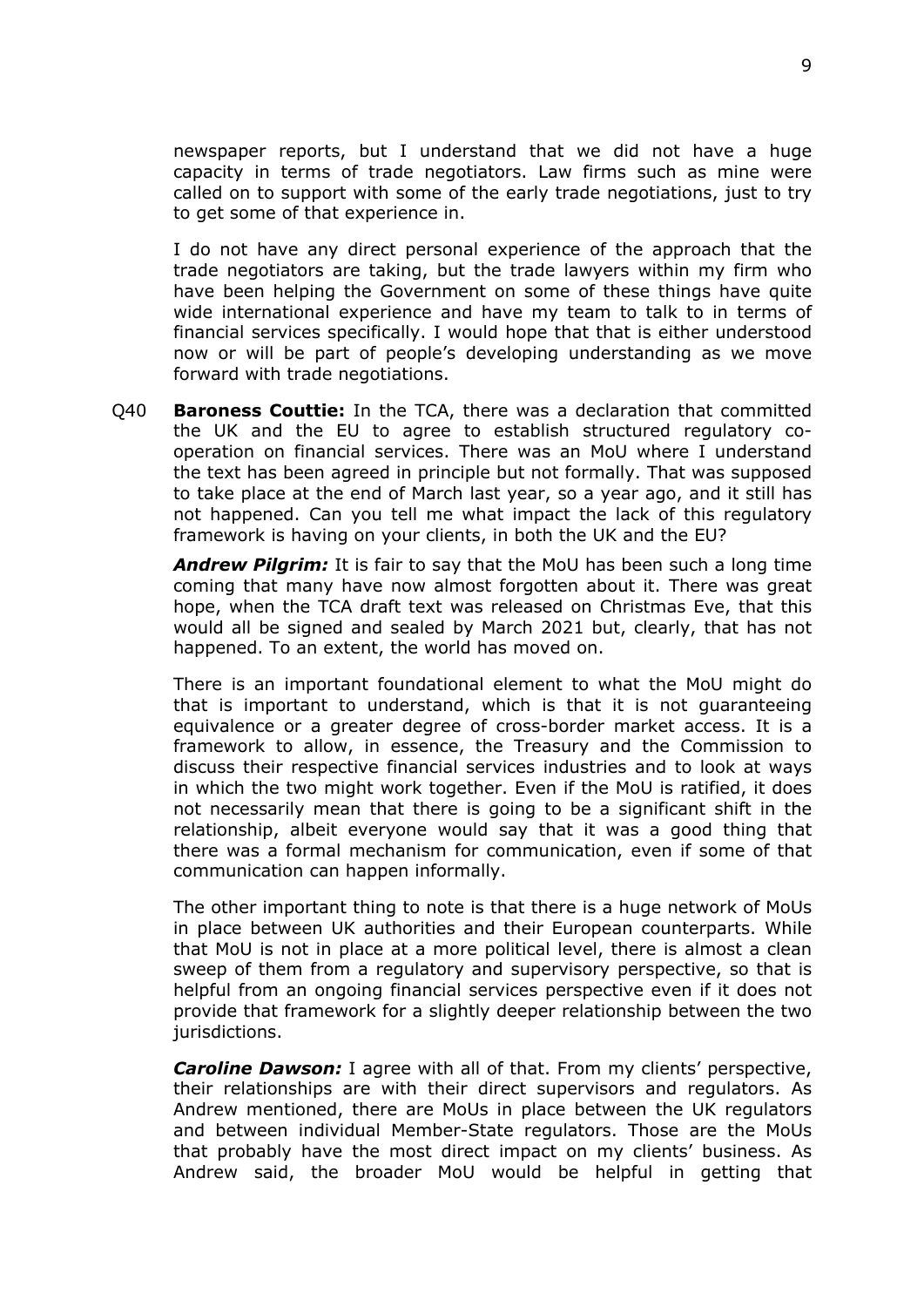relationship back on a more structured footing, but may be less relevant in terms of direct impact on their business.

*Peter Bevan:* I agree with everything that has been said. My understanding is that, at those regulator levels, those cross-border dialogues are happening on a reasonably continuous basis between the UK regulators and their EU opposite numbers.

**Baroness Couttie:** What I am hearing is that it is not a particularly significant step now, that people have got used to the way things are and are working with it, and that, if the MoU was signed, it would be a good thing but it is not going to make a significant difference to your clients.

**Peter Bevan:** That would be my conclusion.

**The Chair:** Do lists of these bilateral MoUs exist within your firms?

*Caroline Dawson:* I think they are on a website somewhere.

**The Chair:** I am sorry to ask but would it be possible for you to forward those on? We would be very interested in them and it would save us a lot of time, as you probably know where they are and we do not.

*Caroline Dawson: Yes, of course.* 

**Lord Purvis of Tweed:** My question has been answered. I was going to ask you to characterise the relationship in the absence of this MoU, but it may be no different, given what you have just said to Baroness Couttie. How would you characterise the current relationship between the regulators?

**Caroline Dawson:** Between individual regulators, the relationship is reasonably strong. Based on these MoUs and on the traditional relationship that the regulators have had, the FCA is used to speaking to the AMF, to the BaFin and to the ESAs at an EU level.

Where the relationship is more distant is at a legislative level. The relationship between the UK and the EU is much more at arm's length. I hesitate to say "suspicious" but if you look at the wording of a lot of the equivalence decisions, for example the recitals for the CCP equivalence decision, there is a lot of talk about the uncertainty around the UK regime, and the fact that it is open to change and that the UK could withdraw its own equivalence decisions at a moment's notice. They are unsettled by the fact that the UK is proposing to make fairly sweeping changes, at least to the structure of its financial services, although whether or not to the policy is still to be determined.

**Lord Purvis of Tweed:** Would you say that the MoU is more important for government relations rather than necessarily for regulatory relations?

*Caroline Dawson:* That is right. The purpose of the MoU is also more at a government level.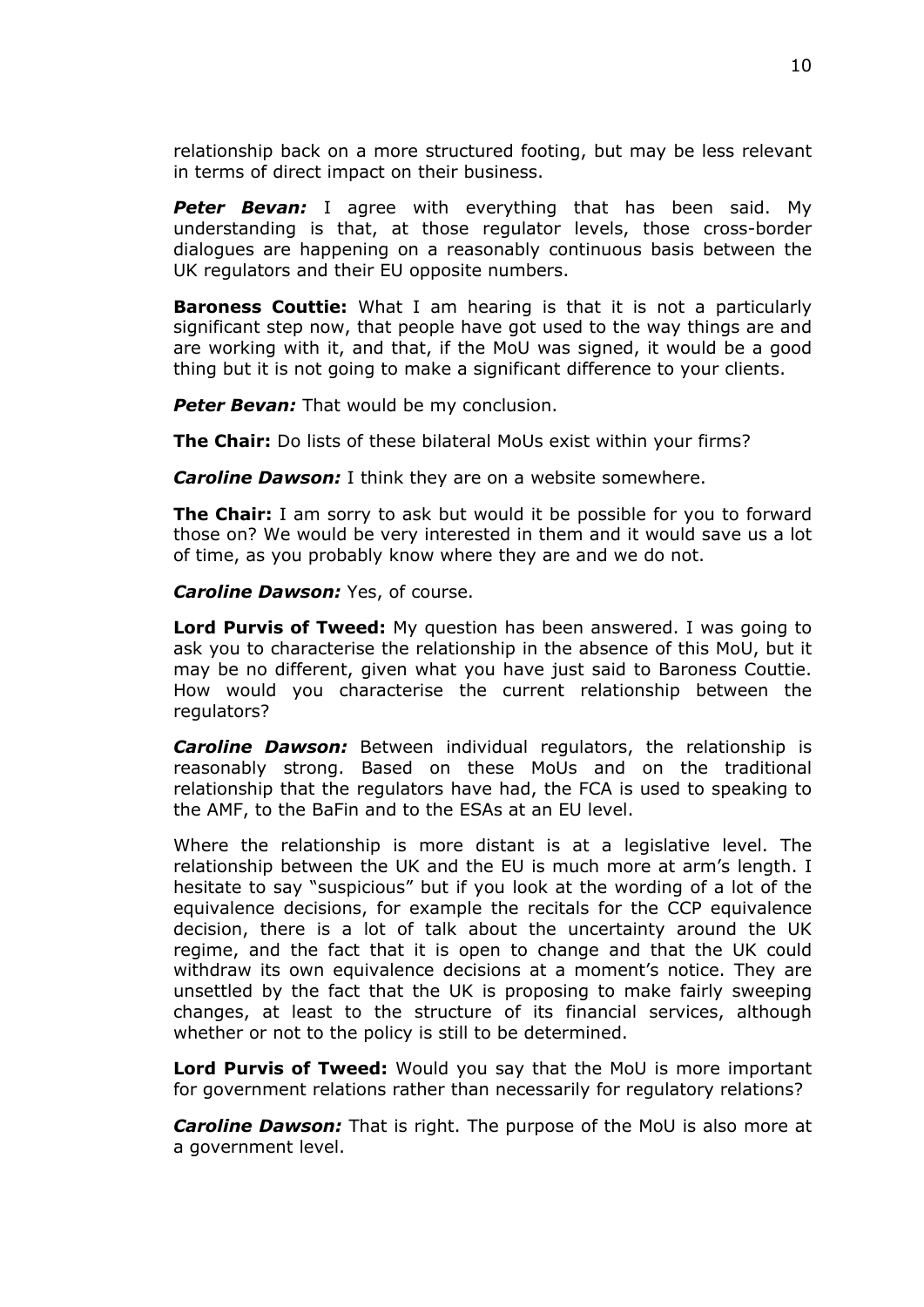*Andrew Pilgrim:* I echo all of that. The supervisory relationships are not going to be as deep as they were when the UK was a Member State. For example, there is no UK representative at the European supervisory authority forums—EBA, EIOPA and ESMA—where a lot of that supervisory discussion happens. In terms of international norms, the MoUs that the UK does have on a supervisory basis are exactly the practice that is used globally and appear to work well.

**Peter Bevan:** I also agree with that. The things that the regulators are trying to achieve in the two markets are remarkably similar: consumer protection, cleanliness of markets, reduction in financial crime and the safety and soundness of financial institutions. These are things that are pretty common on both sides, which makes the relationship a lot easier.

Q41 **Lord Liddle:** In the House of Lords, we sat through many hours of the EU (Withdrawal Agreement) Bill going through. The Government said that they were embedding EU law in our law, except where we chose to change it, and that we would no longer be subject to the jurisdiction of the ECJ in terms of any changes that we wanted to make. In financial services, how has this worked out in practice? Have you seen a difference in how the UK has implemented the retained EU regulations so far? Do you think that the Government are or should be going further than they have so far?

*Peter Bevan:* There was overwhelming welcome for the idea that the body of EU law should be retained as is at the point of departure, because there was quite enough upheaval and change going on already without having to deal with an extraordinary amount of regulatory change. Such a huge proportion of the regulation in the area of financial services has been inherited from EU rules; it impinges on almost everything. The fact that we started from that point is a positive and has been welcomed.

Since then, we have seen quite a mix of approach as to whether to remain consistent with the EU, to make small-scale changes or to make larger-scale changes in different areas. For example, the EU has introduced new rules in a number of areas that we have not followed in the UK. Some are related to discipline in the settlement of securities transactions, where a whole new body of rules has been introduced on the EU side but not followed here.

In other areas, we have followed very closely. For instance, in the area of the prudential supervision of investment firms, new rules have come in in the EU, and we have new rules in the UK that are strikingly similar.

Others have been in the middle. For instance, in the area of wholesale market regulation, under the EU's MiFID regime, the EU introduced what it called a quick fix of some changes and the UK followed suit with a quicker fix, which was making similar although not exactly the same changes.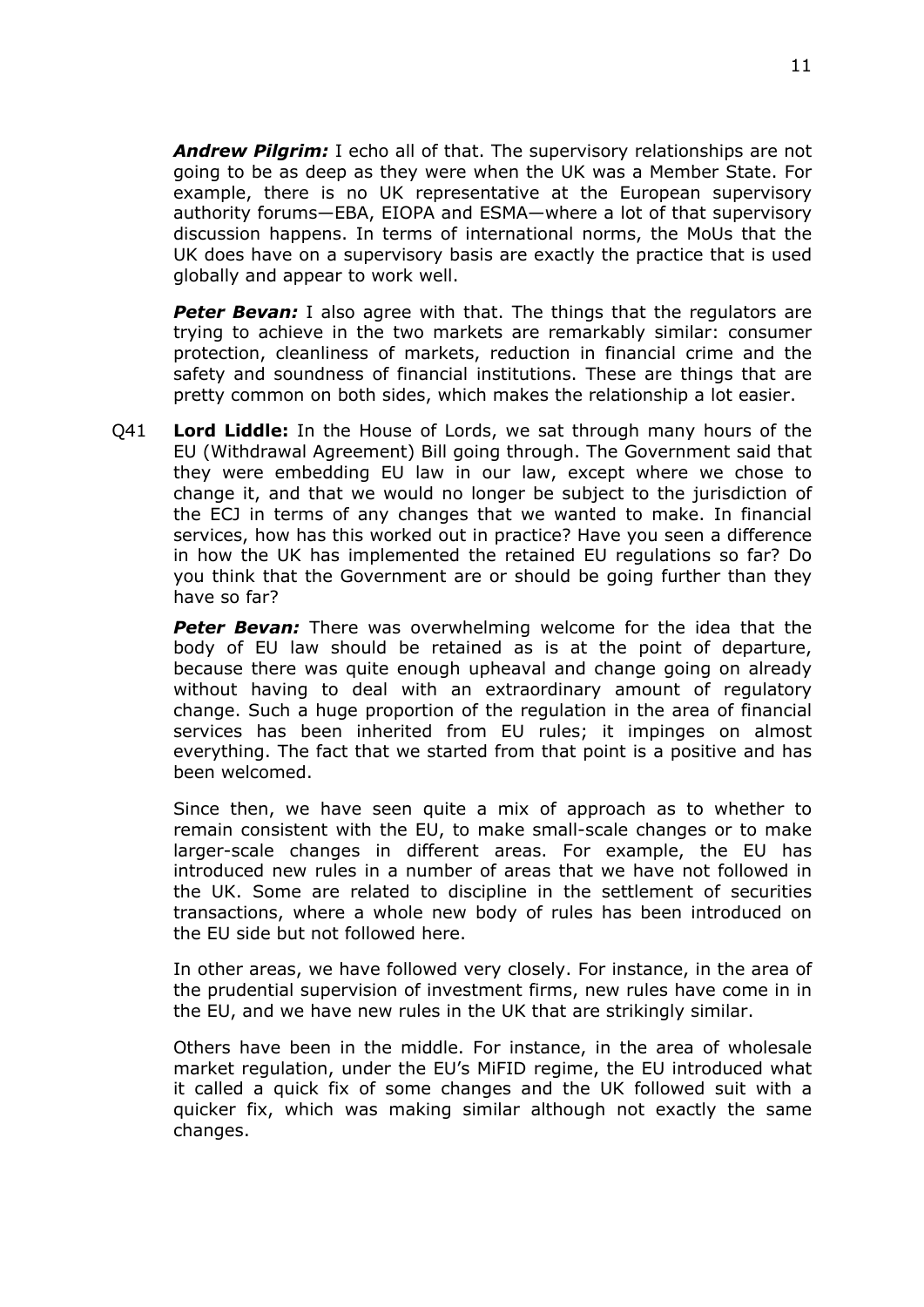There has been a bit of a mix, and it is only really now that we are beginning to see more purposive changes where we will look at the body of law that we have inherited and make changes to that. The two biggest examples of that to emerge so far in terms of adapting the UK's approach are, first, in the insurance sector, related to a set of rules called Solvency II, and secondly, as I have already mentioned, in the wholesale markets, where the Treasury is consulting on a number of changes. Those will be the first bigger steps by the UK that will depart from what we inherited.

**Lord Liddle:** So you do not think that, so far, this divergence has been of great practical significance. Is that the message of that? Could it be so in the future?

**Peter Bevan:** I am sure that it will be in the future, and it will take some time to move from where we are to a future settlement. I would like to see that happen through deliberate policy choices and through consultation with appropriate stakeholders, case by case, rather than embarking on a grand project to rewrite the entire body of law just for the sake of it.

**Lord Liddle:** Do the others agree with that?

*Caroline Dawson:* Yes, I absolutely agree with Peter that consistency initially was key. No one was keen to see the general upheaval of Brexit and, on top of that, have to have a wholesale implementation project. In terms of the divergences that we have seen so far, Peter mentioned the investment firms prudential regime and the fact that it is strikingly similar to the similar regime in the EU. That is primarily because the UK was the primary author of that EU regime, so when we are outside of the EU we want to implement something similar. You are not going to draft it from scratch again. They used the same playbook.

One key thing that we have at the moment is that, because of that inherited European acquis, our current financial regulatory rulebook is all over the place. We have regulatory rules, primary legislation, secondary legislation, secondary legislation inherited from the EU and secondary legislation with the force of primary legislation, so the ability for the regulators to waive parts of their rulebook that they have traditionally been able to waive is limited. The ability for the regulators to change their rules is limited. The ability for secondary legislation to be amended is limited. There is a lot of work that needs to be done, and it is impossible to find anything at the moment.

**Lord Liddle:** When he came to give evidence to us last week, Jon Cunliffe said that the Bank wanted to look at how things could be less prescriptive in legislation and more flexible in regulation, as it were. Do you think that is a desirable development?

*Caroline Dawson:* It is consistent with the UK's traditional approach to financial services, which is having a framework piece of legislation and then delegating powers to the regulators, with appropriate safeguards, so that the regulators, which have the day-to-day supervisory experience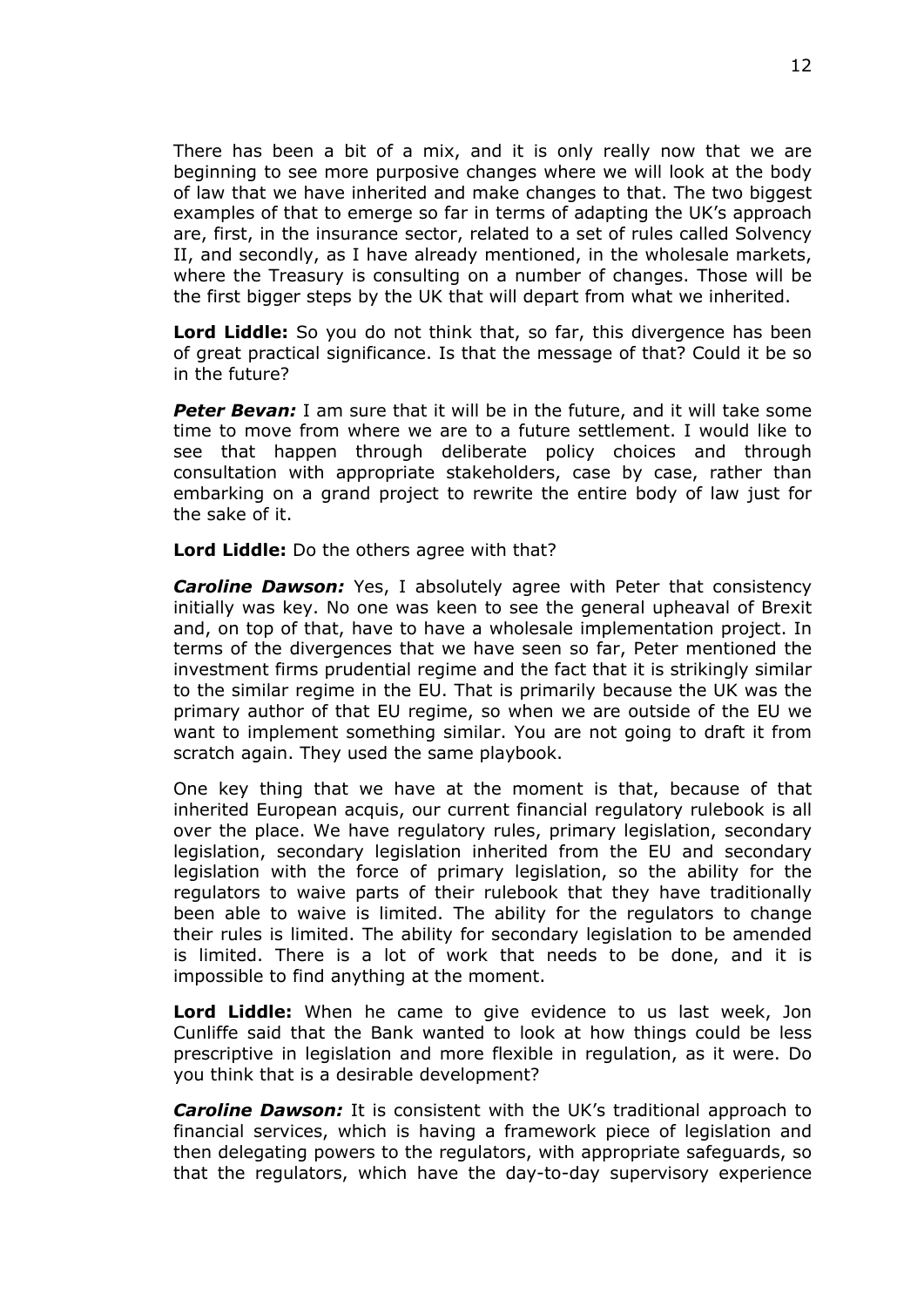and the in-depth knowledge of the financial markets, are the ones writing the rules rather than taking up parliamentary time. That makes a lot of sense and I agree that that seems like a sensible way forward.

*Andrew Pilgrim:* There is a balance going on here between the need to innovate and tailor regulation in the UK, and just moving too fast or not really thinking about what sort of future regulatory infrastructure we are trying to create. This needs to be done carefully and over an appropriate period. We cannot rush it.

In all of this, there is also an interesting eye to what it might ultimately mean if we got that memorandum of understanding and people started to talk again about equivalence determinations and the fact that, the further you diverge, the more difficult that might be. I do not get the sense that that is a pressing priority in a way that it might have been even a year ago, but it is still one potentially to have an eye to.

Q42 **Lord Lamont of Lerwick:** You have touched, up to a point, on my question, which is about the number of reviews into the regulatory framework that the Government are undertaking, with the aim of maximising the benefits of the new situation in which we find ourselves. Which areas do you and your clients see as most likely to benefit from regulatory change? What kind of a broader regulatory approach would be likely to maximise any potential benefits? You have answered the last point in terms of openness and flexibility, but perhaps you could answer the first point about which areas you think are most likely to benefit.

*Caroline Dawson:* My area of specialism is banking and wholesale markets. There are a number of benefits that could be had in that sector as a result of the change in approach. Before I talk about the benefits, it is really important to flag the point that Peter, Andrew and I have made in our responses to other questions, which is that you have to be very careful about how you make these changes. You do not want, essentially, a constant implementation project for the entirety of the financial sector. You want clarity around exactly what is changing and whether this is a policy change or just a change in format. There is quite a lot to be got over in terms of the architecture of how these changes are made.

There are specific strategic changes that could be made to help ease the regulatory burden on those sectors and facilitate cross-border business. A number of them have already been addressed in the FCA's wholesale markets review. If you read that against the advocacy that has been published, aimed at the European institutions in relation to the MiFID II regime, you will see that it reads as, essentially, a greatest hits of all the advocacy points that people have been making, the concerns that people have about MiFID II and the burden it places on the industry, and, in particular, obligations that do not seem to have any obvious benefit either for the market or for the regulators. The UK is already starting to address a lot of those.

Probably the main thing is going to be that implementation projects are expensive, so, whatever changes the Government make, you need to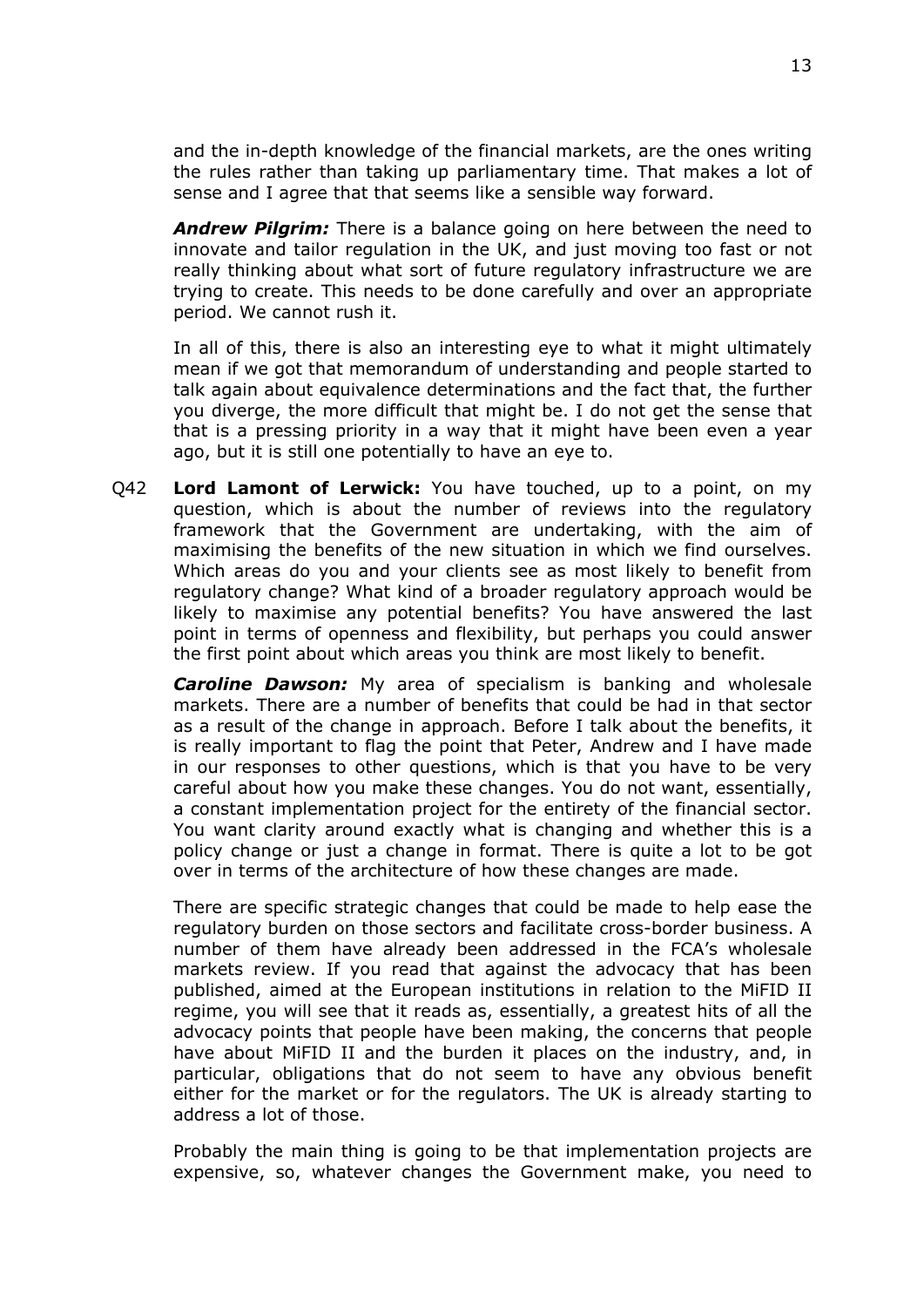balance that consideration of the benefit that the change is going to bring versus the cost of implementation, not just as a one-off cost but also in situations where we are doing cross-border business with the EU and other jurisdictions and we might end up having to comply with multiple pieces of duplicative legislation. There is always going to be that play-off.

A few years ago, I was talking to an MP about the potential benefits of Brexit, and he was saying, "Everyone's been complaining about the cost of implementation of Solvency II. Let's just scrap it". There are a lot of things that people found objectionable about Solvency II but, once the industry has gone through the process of implementation, the answer is not necessarily to say, "It's fine, we can scrap the lot of it". What I am saying is that there are a number of targeted changes that can be made, but we just need to be careful about balancing the benefits that you get from change versus the cost of implementing any change.

*Andrew Pilgrim:* I agree with everything that Caroline has said. In terms of areas we should be focusing on from a sector perspective, I would go back to green and fintech, as well as some of the fledgling technologies that we are seeing in payments around central bank digital currencies and what we are going to do with crypto assets. This is about ensuring not just that we have the right regulation and frameworks for the financial services world over the next decade, but that we are creating energy in UK financial markets in terms of that policy thinking and enthusing our own markets as well as those around the world about our intentions. It is fair to say that our eyes were firmly distracted by the UK's departure from the EU for a fair amount of time, so it is great to see the eye back on the ball, looking at future opportunities.

**Peter Bevan:** We have mentioned most of the material areas, including the emerging areas of sustainable finance and fintech, and the core operations of the wholesale markets of the City. I would call those three out as particular areas of focus.

I agree that empowering regulators to make the rules for themselves, rather than them being set down in excruciating detail in legislation, is an important part of that. As we were talking about that a moment ago, I would just make a couple of comments. That should be with, first, the appropriate scrutiny and accountability of the regulators and, secondly, the appropriate resourcing. If we want to have a leading market for financial services in the UK, it is important that we also maintain the leading standing of our regulators here. We have excellent regulators but they also risk being short on resources. With all the additional work that they are being called on to do in order to take advantage of these opportunities that we are talking about, they are potentially going to need more resources than they currently have.

**Lord Lamont of Lerwick:** Could I just ask Caroline one follow-up? Early in your evidence, you referred to the EU as being a first mover in regulation, trying to pre-empt a global position and hoping to influence the regulation of the rest of the world by having very extensive and innovative, or at least first, legislation. Is that such a great problem? Is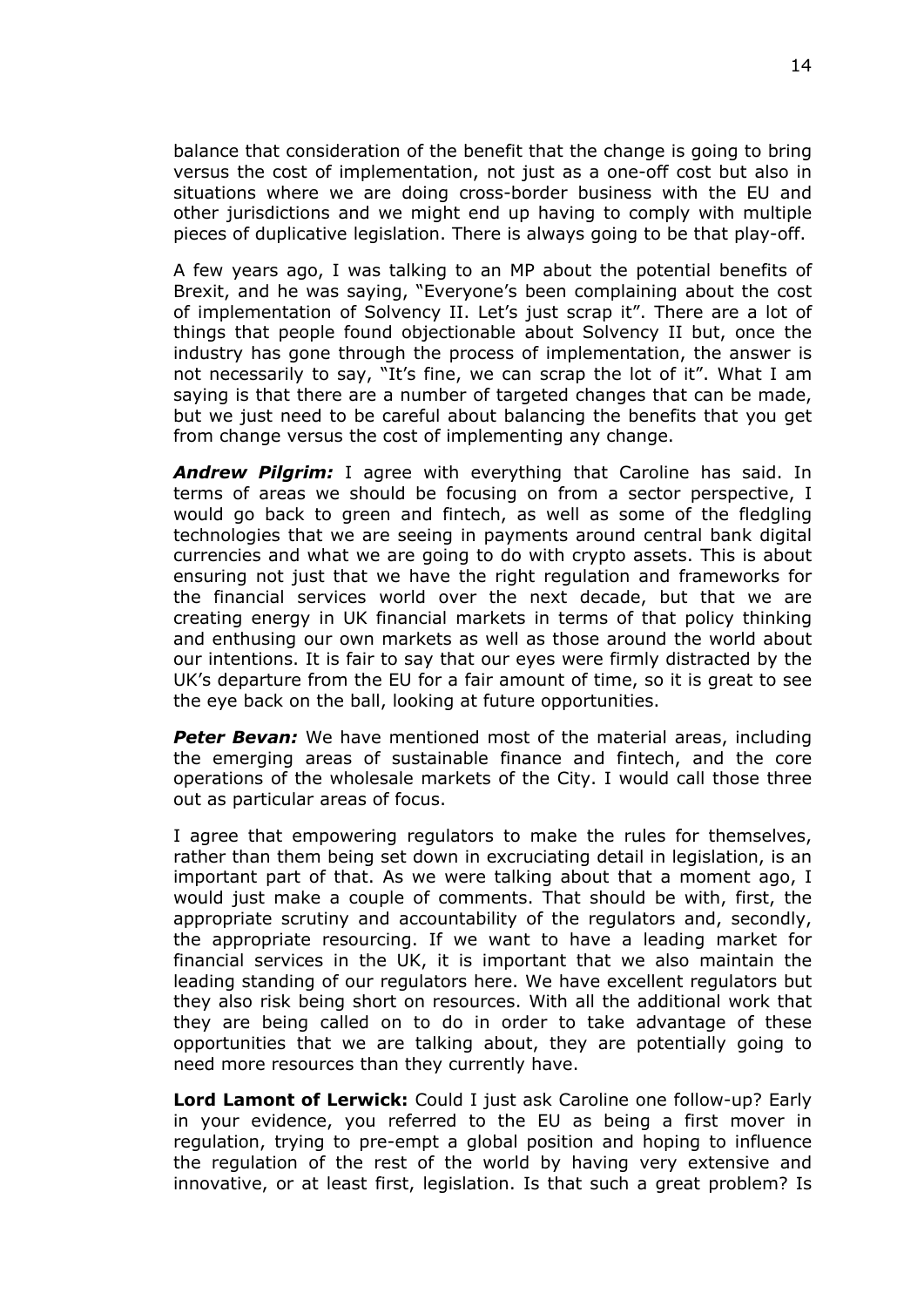that really how it operates?

*Caroline Dawson:* There are two key areas where they have taken that approach. One is the regulation of benchmarks. If you look at the European benchmarks regulation, it was a clear implementation of the IOSCO principles for financial market benchmarks. They took everything that IOSCO had in there as a recommendation, everything that IOSCO had as a "nice to have", and everything that IOSCO suggested people might want to think about, and they implemented the lot.

On top of that, they were thinking about how to prevent people circumventing this entire regime by using benchmarks produced by non-EU administrators. The obvious way to prevent that is to prohibit the use of non-EU benchmarks, which is where it becomes a problem. It is not necessarily a problem to have gold-standard, market-leading, first-outthe-door regulation. All of that is good stuff. The problem comes when you look at your regime and ask, "How do we prevent people circumventing our gold-standard regime? We do that by just prohibiting cross-border business". We saw that with the benchmarks regulation.

We are starting to see that with all the green finance regulation that the EU is producing as well. It tends to be that, where there is a completely green field in terms of regulation and unregulated space, the EU gets in there, regulates to the max and then prohibits cross-border business, unless it is done on the basis of rules equivalent to its own.

Q43 **The Chair:** My question has been substantially answered already but it is worth just going over some of the areas again. This is really in respect of changes that the EU is bringing in and effects that it might have on our market here. There are three sub-questions.

First, what types of challenges can be posed, if the EU changes, to things in our market here? Secondly, we always have the choice, when it changes, of either aligning or not. In what circumstances should we be choosing to align? Do you have some sort of idea behind how that works? Thirdly, you have said several times that we have a very open approach in general to the market. I wonder whether there are any other opennesses that we should be considering in order to make ourselves even more open and provide even greater market access. Perhaps I should start with Caroline as the "ladies first" principle applies.

*Caroline Dawson:* Forgive me but I did not catch the first question.

**The Chair:** Are there any specific challenges posed for our market when you get changes to the EU markets and the way in which they are doing things? Are there knock-on effects of people trying to run their businesses in one single way? If they change it in some way, you will probably have to try to change it here. I just wondered whether there was anything there that we should be aware of.

*Caroline Dawson:* There are challenges where you have changes in EU regulation that are not reflected in UK regulation, purely because, up until very recently, we had exactly the same regulation, so it is the divergence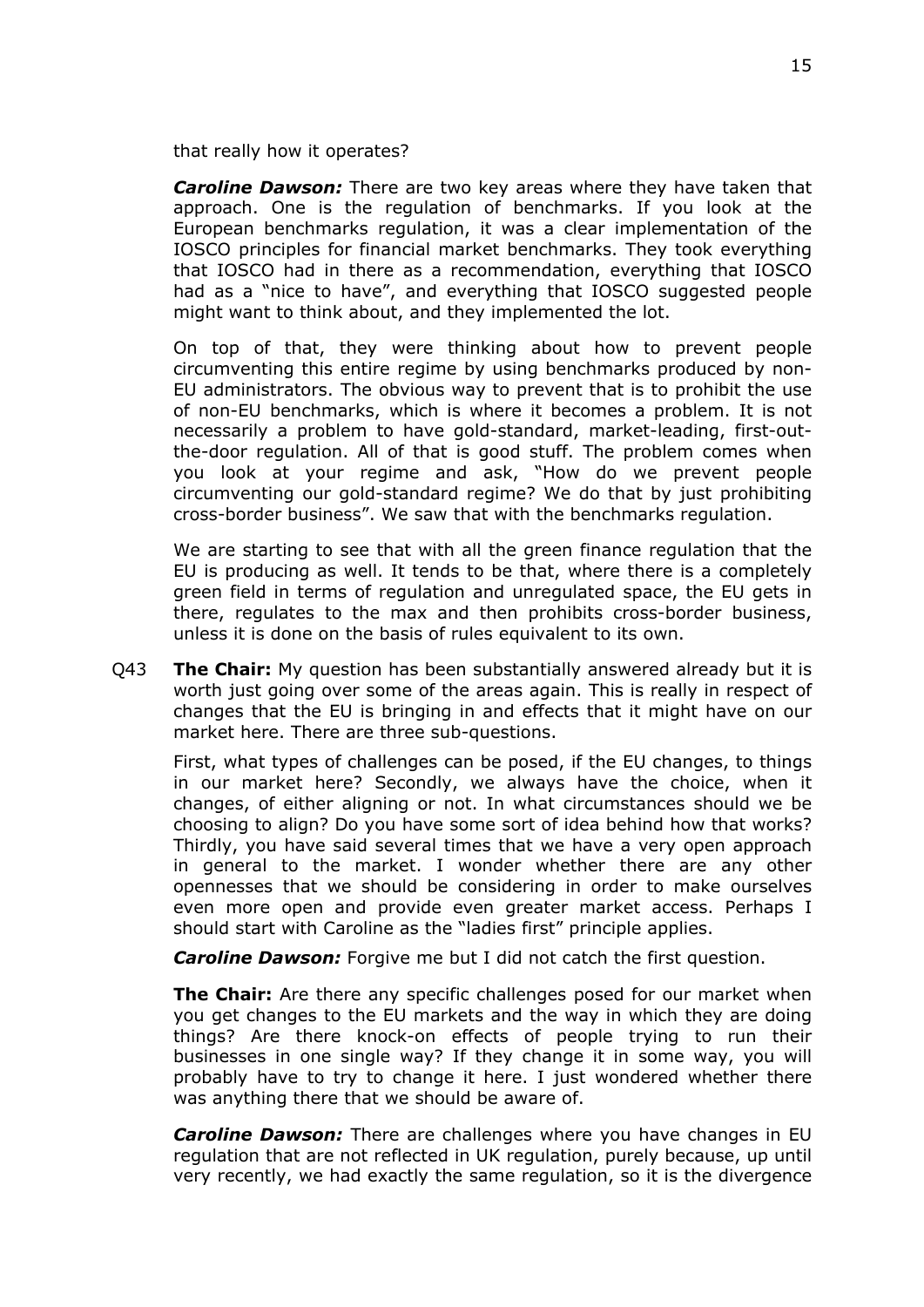issue. Where you end up with divergence being a problem is where you cannot easily comply with one set of regulations and then either that is the higher standard or only one jurisdiction has regulation in a particular sphere. If you have duplicative or conflicting regulation, that presents a barrier to and increased costs for cross-border business.

You have those sorts of frictions in the areas of compliance, reporting and the conduct of business. On top of that, you have the broader issues around market access and the fact that, at the moment, the EU is taking quite a limiting view on the ways in which people can continue to do cross-border business into the EU.

Clearly there are costs associated with divergence. The reason that we are flagging those and that they are so evident is purely because we have had this harmonised regime for so long. If you are doing cross-border business between the UK and the US, you are in exactly the same position that you do not have a perfectly harmonised regime, and people have got used to that and accommodate it. Eventually, that is the situation that we will be in with the EU. It is just going to be another cross-border survey and approach that you have to accommodate if you want to do business in that jurisdiction.

That takes us to your second question, which is whether there are benefits to remaining aligned. There are probably two points here. One is the point that Andrew made earlier. If you had asked people on 1 January 2021, immediately after breakfast—sorry, Brexit; although you could have asked me immediately after breakfast on 1 January as well whether we should remain completely aligned with the EU, while people still envisaged that we might have an equivalence-based regime, people would have been a lot more positive on remaining aligned.

Andrew's point, which I completely agree with, is that, as we have gone further forward and realised that equivalence is not going to be given just because we have a perfectly aligned regime, the benefits of remaining aligned seem less and less. Then you are moving into a situation where you remain aligned only if that is your genuine policy position. It is interesting. You can look at what the EU is doing and say, "That is fantastic, well done them", or you can say, "That looks like a great idea and we'll be aligned with that".

**The Chair:** Peter, you were the great advocate of openness. Do you want to have a go at my third sub-question?

**Peter Bevan:** I remain an advocate of openness. Just to pick up on where you were going with your questions, complexity is clearly a barrier to entry. The greater complexity we introduce in cross-border business for the UK, the more that stifles innovation. Introducing additional complexity through divergence between the UK and the EU is something that we should consider in a targeted way, having regard not only to the specific merits of what we are doing but to the potential additional complexity that this introduces and whether that might have some kind of stifling effect on innovation and new areas of growth. I remain a strong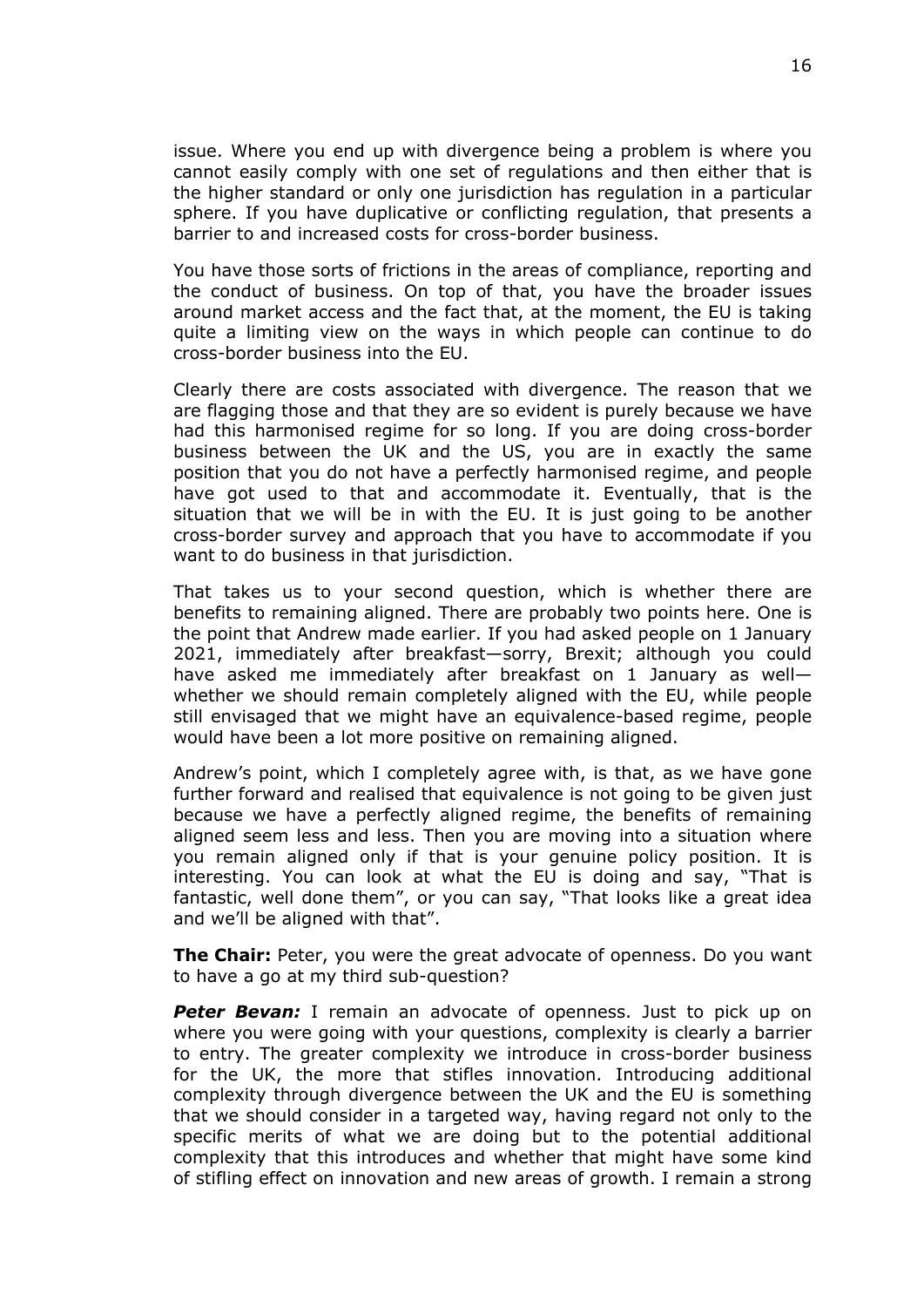advocate of openness of the market for that reason, in addition to the ones we spoke about earlier.

**The Chair:** Do you have any ideas of extra openness?

*Peter Bevan:* One area of openness to consider is in market infrastructure. We know that we have a great strength in the UK of our clearing houses and central counterparties, to the extent that, in its self-interest, the EU has concluded that it will acknowledge those as equivalent to its own, in order to enable its own markets to utilise them. We should be taking advantage of this great strength of market infrastructure here to ensure that parties coming from outside who want to access market infrastructure here in the UK do not in some way get captured by our regulatory system. That is one of the areas where the complexity of our regime for overseas persons can sometimes trip people up. That is one that perhaps would merit a look.

**The Chair:** That was very helpful indeed. Andrew, do you have something to add to those very complete answers?

*Andrew Pilgrim:* On openness, I would go back to people. It is really important that the country is open to those we are doing trade agreements with, but more generally too. It is important to have a compelling proposition there. The other one, which I can just about squeeze into openness, is data. Clearly, data needs to have very strict standards around it, particularly where it involves people's personal data, but we are increasingly seeing a world where data is key to understanding transactions and understanding financial markets. If we can become that centre where data can flow freely from lots of different parts of the world, we will be in a very good place.

**The Chair:** This is a very good time to move to Lord Hannay's question.

Q44 **Lord Hannay of Chiswick:** All three of you have touched a bit on equivalence issues as we have gone through, but perhaps we could drill down a little more into that area. I am talking here more about the EU giving us or others equivalence, rather than us giving the EU equivalence. I judge from what you have said that you approve of the way the Government have given very wide equivalences to the EU. That is not the main thrust of my question, which is, first of all, on numbers.

Is it your understanding that we are right in believing that the EU has recognised third-country financial services sectoral equivalences in the case of 21 sectors for the US, 15 for Singapore, 13 for Switzerland and one for the UK? If those figures are correct, that is a pretty big imbalance in the granting of equivalences to some of our main competitors. Does that create a competitive disadvantage for UK firms that are not getting that equivalence from the EU while their competitors are? If it does create that imbalance, and if that imbalance does create a competitive disadvantage, is it likely to persist as long as the imbalance exists?

As a final part of the question, the other countries I mentioned—the US, Singapore and Switzerland—have obviously attached a lot of importance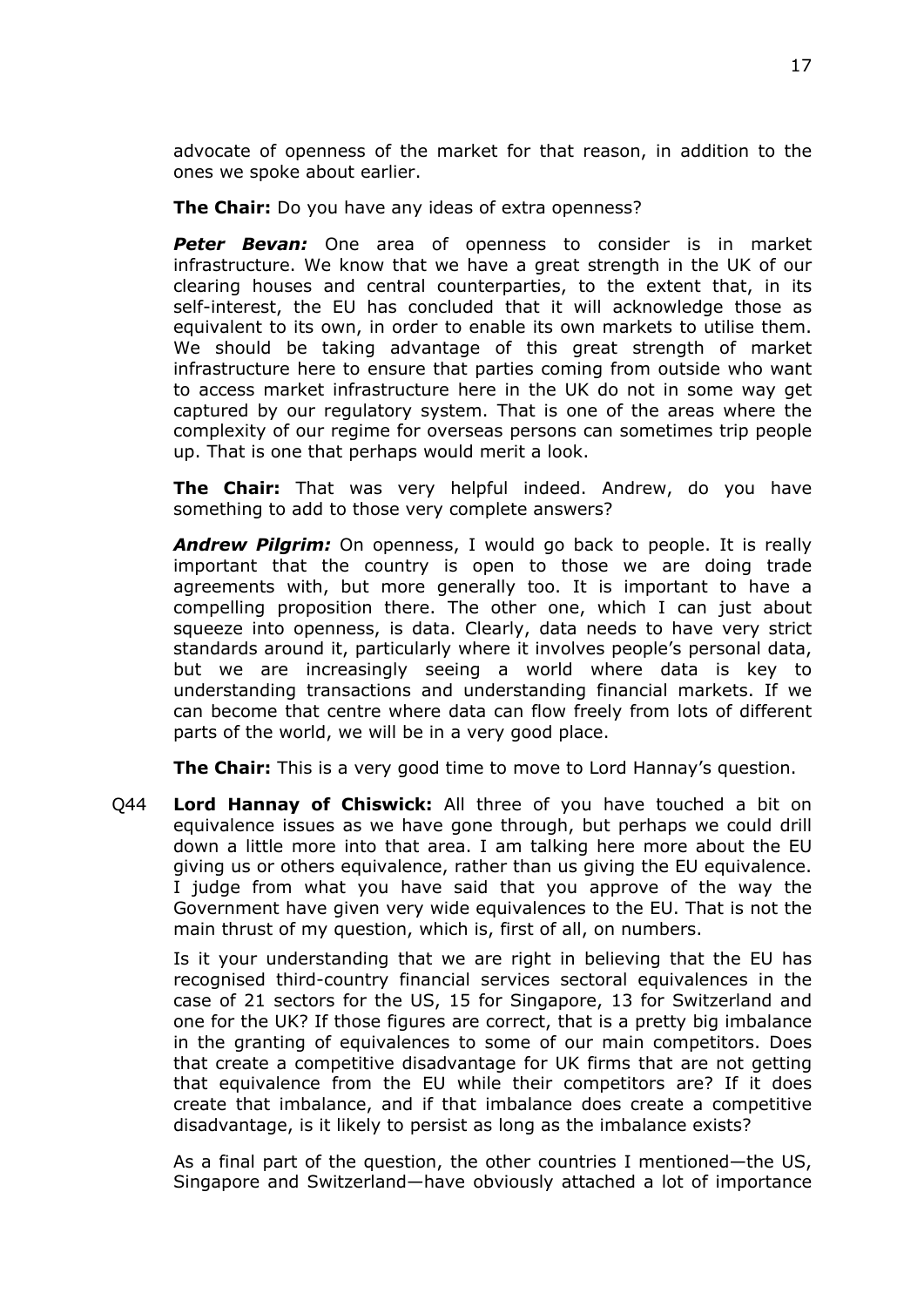to being given equivalence, and they welcome it. They are not countries that spring to mind immediately as being happy to be ruled, as it were, by another jurisdiction, nor ones that give up their own autonomy easily or lightly, so why have they done it? Is it because there is real advantage? If so, are we missing out?

*Caroline Dawson:* To start with the last question, that is absolutely right. Certainly when you look at the US, you do not think of it as being a financial system where they are very happy to give up any element of their territorial reach, and certainly not one where they would say, "In order to get equivalence, we're happy now to implement to a European standard".

You cannot look just at the numbers of equivalence decisions. There are somewhere between 45 and 50 equivalence decisions that we counted in European financial services legislation. They range from being core equivalence decisions that give you key elements of market access—for example, CCP equivalence is clearly a critical market access equivalence—to areas where it is stated, "We're happy to acknowledge that your trading venues are regulated in a similar way to ours, purely for some abstruse point of capital regulation". Not all of those equivalence decisions are equal in importance.

Particularly if you followed any of the discussion about the US getting CCP equivalence, it was a tremendously hard-fought battle. There was a huge amount of negotiation between the US regulators and the EU authorities, but as part of that the US did not feel that it gave anything up. It felt that it won a battle in demonstrating that its regime was equivalent to the EU's and that the EU was applying the wrong set of standards in assessing equivalence, in that it should be looking for something much more outcomes-based rather than line by line, which is where it had originally started.

That is quite a long-winded way of saying that, just because the US has 21 equivalence decisions and the UK only one, there is not automatically some sort of imbalance in the ability to do cross-border business. Clearly in practice there is, but it is not in the ratio of 21:1 because of the different natures of these equivalence decisions.

As for why those other countries have equivalence and the UK does not, one purely practical, boring answer is that equivalence decisions take a really long time. For the equivalence decisions made under the creditrating agencies regulation, you had a two-year process of ESMA getting evidence and producing reports on regulation of credit-rating agencies in a number of jurisdictions, and then it had to go through the process of being turned into an equivalence decision. It took four years, top to tail, and we have been outside the EU for less than four years. The EU did not feel that it was empowered to start making these equivalence decisions until we were actually out the door.

It has started making these equivalence decisions. It is prioritising them, because it is resource-constrained in the same way that the UK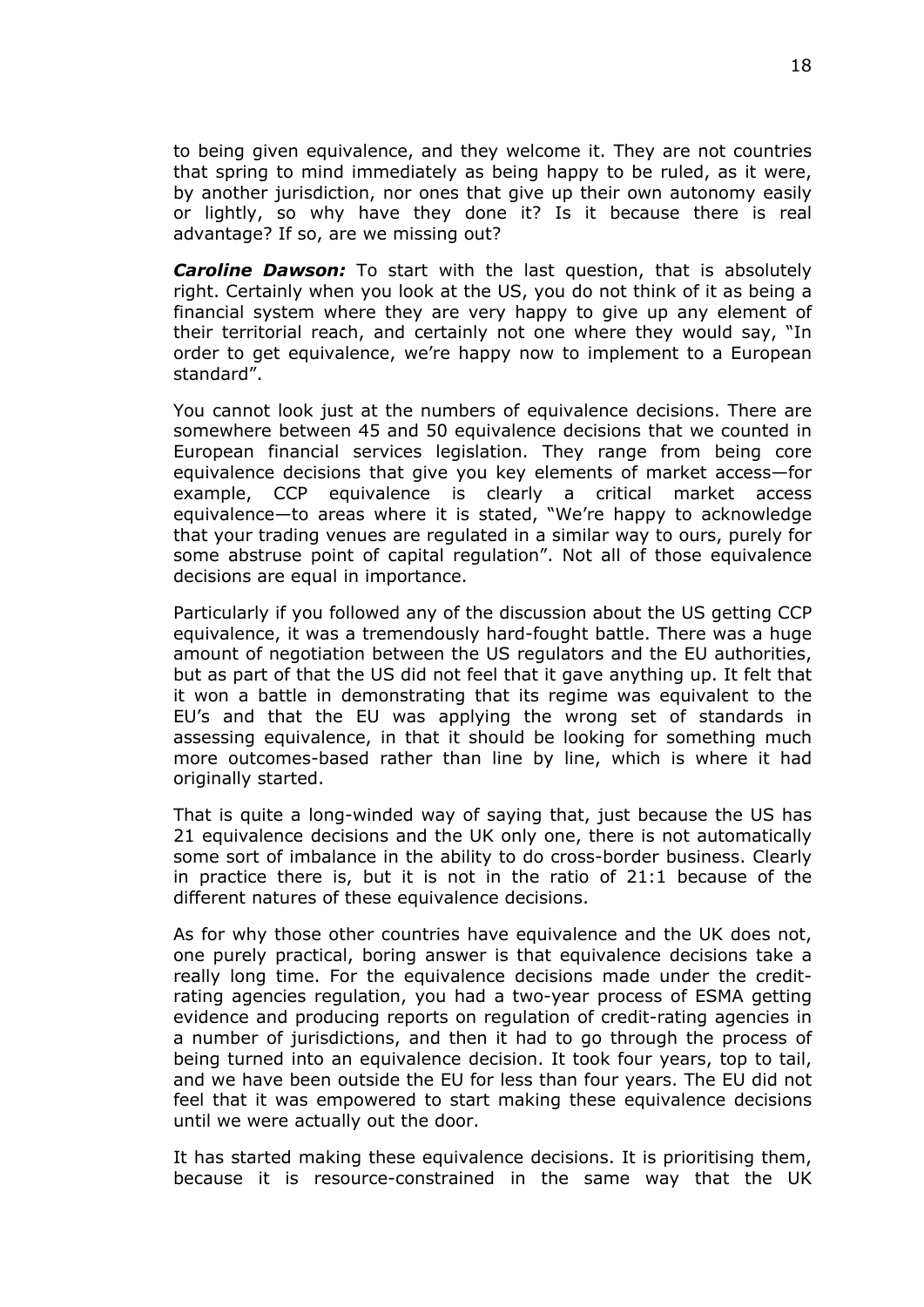regulators are. Ideally, we would have more recognition and equivalence decisions than we do. That will come with time as the UK financial system stabilises and the EU gets more confidence that we are not going to see a complete bonfire of red tape and that the UK does want to have a stable, gold-standard financial services system.

As that persists, we are going to see more equivalence decisions come through, but we are not necessarily in a position where we are automatically massively disadvantaged because we do not have equivalence, partly because of the nature of some of those decisions, and partly because in a number of cases there are transitional periods and transitional regimes. You can grant someone equivalence and, from the point of time where they get equivalence, a new regime applies, but if you do not get equivalence, you carry on with the status quo ante.

It is quite a nuanced point and there are a number of factors, but my key point is that it looks like the US has an enormous amount more market access than the UK does just based on the numbers, but that is not the whole story.

**Lord Hannay of Chiswick:** I take that point. Would you or your colleagues be able or willing to give us some kind of qualitative judgment on which of the sectors where the EU has given equivalence to other third countries and not to us really matter—the ones you say we would benefit from if we had it—and which ones matter less? Sir Jon Cunliffe said something very similar. He said in a very broad-brush way that some matter and some do not, but he did not tell us which ones mattered and which ones did not. Can you or your colleagues help the Committee with that?

*Caroline Dawson:* We could certainly follow up on that. Off the top of my head, CCP equivalence is clearly a big deal. That is very much the focus of the regulators, and it is something where we are comfortable we will get to a good landing. At the other end of the scale, if we had equivalence under MiFID for cross-border business, it would actively damage our ability to do cross-border business because it would undercut our ability to rely on the third-country regimes that are available in the EU at the moment. Yes, we could probably give a range of situations with some examples, if that would be helpful.

**Lord Hannay of Chiswick:** It would be helpful if all three of you could.

**The Chair:** You are volunteering for the second thing that is on my list.

**Lord Hannay of Chiswick:** It would help us a good deal in understanding how big a disadvantage the numbers imbalance is. I take perfectly well what you have said, in that it is not as big an imbalance as the numbers can make you think, but that does not mean to say there is not an imbalance at all. It would help a lot if you could give us a bit of a qualitative judgment. Can either of you add to that now and perhaps follow it up?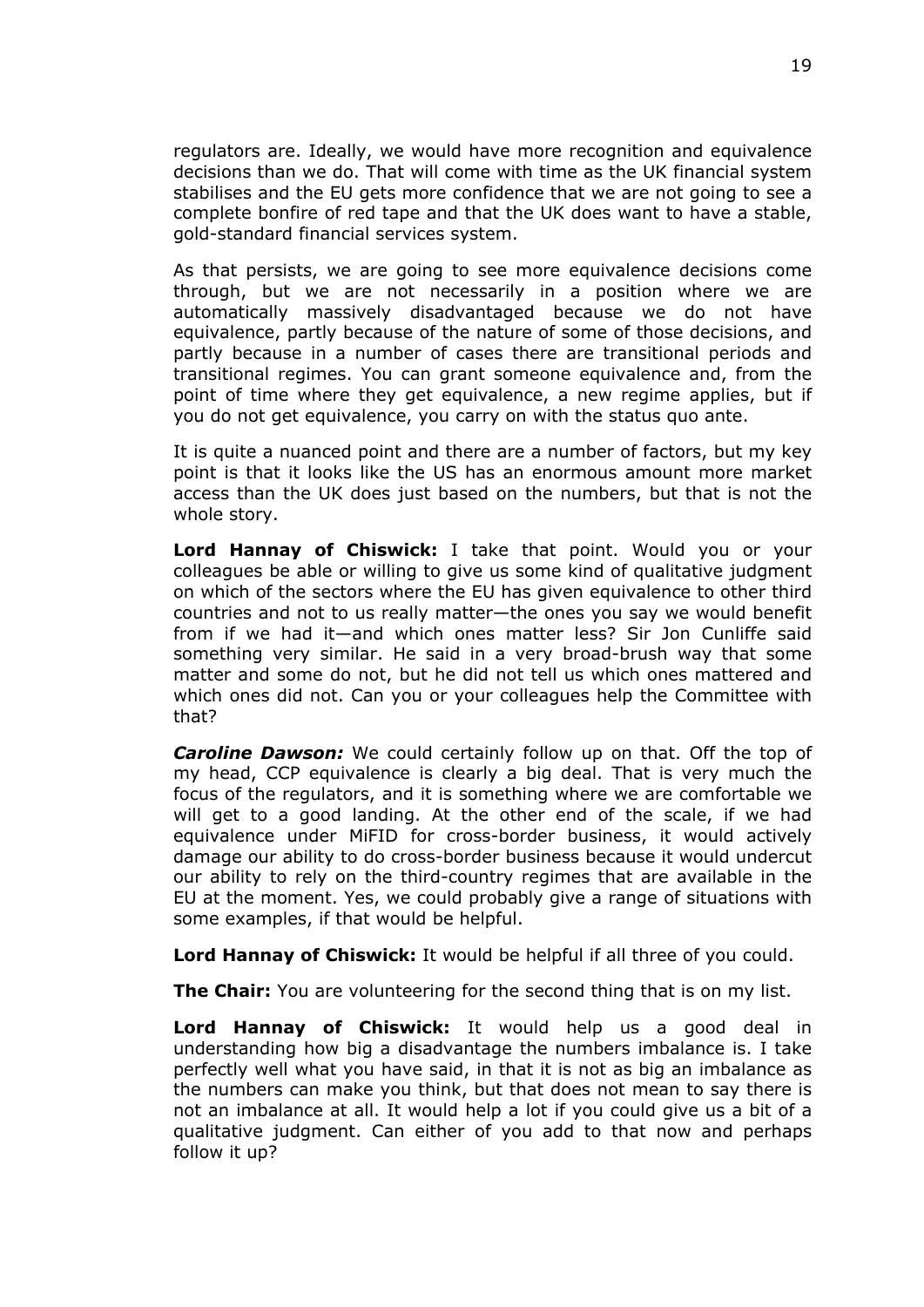**Peter Bevan:** I am happy to give some observations now. There are some equivalence determinations that seem to be in the EU's own self-interest, for instance recognising that, when its banks invest in government bonds issued in the United Kingdom, those are not risky emerging markets instruments but are of an equivalent standard to those issued by its own Governments in their creditworthiness. Some of them are quite small and, you would think, ought to be given in the EU's own self-interest.

Caroline mentioned the importance of the recognition of CCPs, clearing houses, in the UK. At the moment, there is no recognition of the equivalence of trading venues in the UK. That would be another important one. To your question of whether some of the other markets you mentioned have benefited from equivalence in a way that the UK has not, this is an area where that has been the case. Business has been able to migrate to swap execution facilities in the United States or Singapore when it cannot take place in the UK. It seems extraordinary, really, that when Europeans and UK counterparties want to trade with each other, they have to go to another continent to find a venue to do so. That is an example of something that would deliver an immediate benefit to some participants in UK markets.

*Andrew Pilgrim:* I agree with all of that. The only colour I would add is that the European Commission does think about the UK differently from other markets, regardless of the departure from the European Union, purely because of the scale and the proximity to the EU. Equivalence decisions that it might be more likely to make for a jurisdiction a long way away, where it expects occasional trade, are a very different kettle of fish compared to a major capital market in its own geography.

Q45 **Baroness Scott of Needham Market:** Staying with the question of equivalence, it is clear from what you have said that not all equivalences are equal or matter quite so much, and, as Caroline has said, that they take a long time. As the sector is adapting to equivalence not being there, is there an extent to which equivalence down the road in some sectors could be positively harmful? In other words, is equivalence broadly a strategy still worth pursuing?

**Peter Bevan:** From the point of view of equivalence as a means of accessing the provision of financial services into the EU, perhaps the one that has had the most attention is equivalence under MiFID to enable firms in the City to provide their services to European counterparties and trade with them. It was always understood that you needed to prepare on the assumption that that equivalence would not be forthcoming. It is as well that that was the understanding, since it was not. Firms are well prepared for the reality that they find themselves in.

Were that equivalence to be introduced in future, there would first need to be an assurance that, once given, it was unlikely to be withdrawn. One concern with equivalence is that it can be withdrawn by the party granting it on very short notice, so building a business model and making an investment on the basis of shifting sand would be quite difficult. Were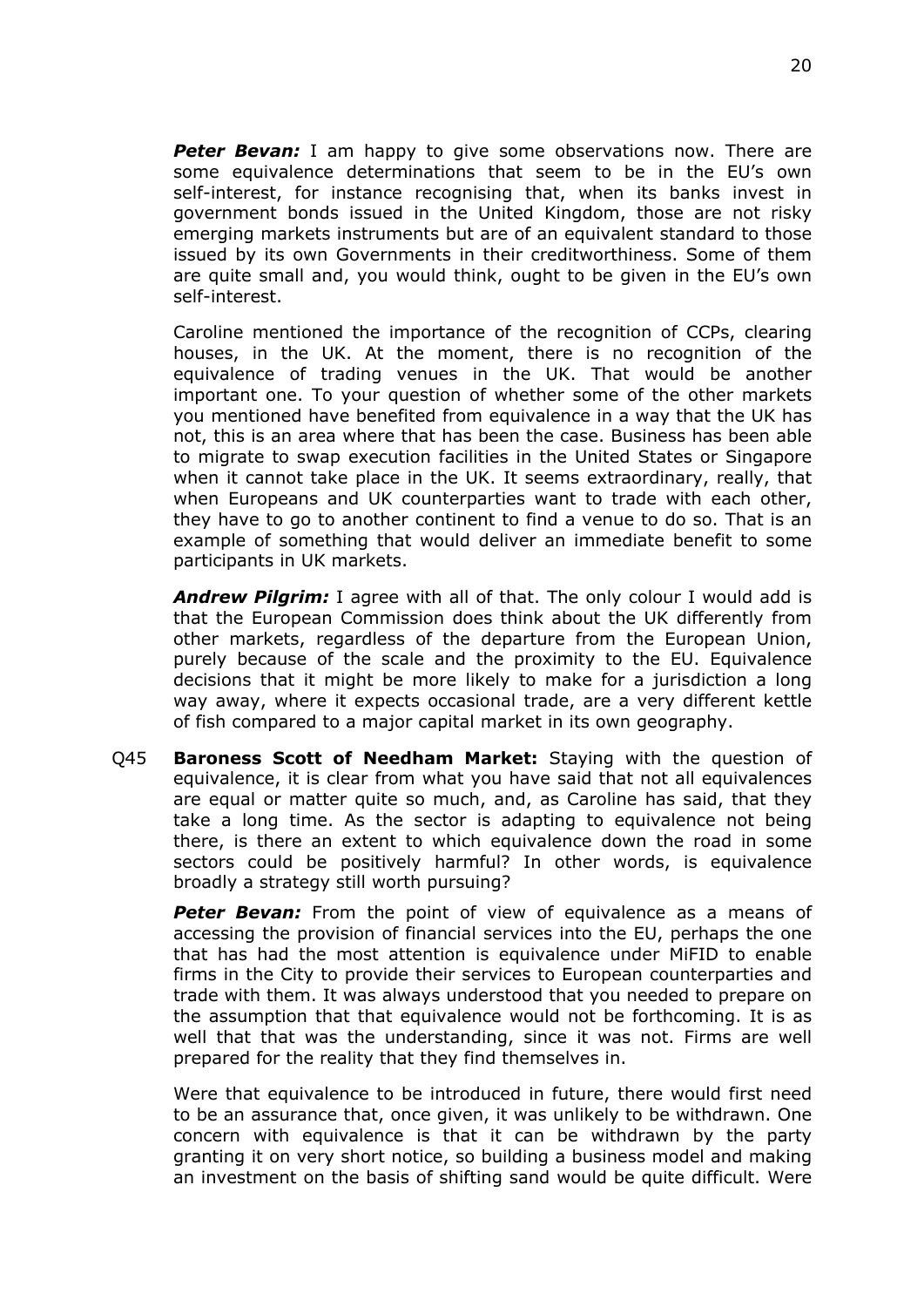an equivalence of that sort to be introduced, it would be extraordinarily helpful if it were given with some degree of permanence or some assurance that it would not be removed lightly.

Even then, for those firms that have now invested a significant amount in building an onshore presence in the EU and have transferred a bunch of business into those legal vehicles, the cost and upheaval of retransferring that back again would need to be considered if you were going to take advantage of the equivalence regime to enable the provision of those services outward from the UK into the EU going forward. It may well be that many firms would say, "We've invested in this setup now so we're not going to dismantle it. We'll make the best of it", in which case equivalence would not provide as much of a benefit as it might have done, had it come in at an earlier stage.

We also know that the supervisors in the EU of those new businesses that have been established want to see substance in them. Even if the EU gave equivalence for the provision of those services across borders, it is perhaps less likely that the regulators of those vehicles that have been established would want to see them turn into a shell of their former selves, because they would feel nervous about regulating such an entity.

There are a number of ways in which an introduction of equivalence in the future for that kind of service would be of limited benefit. It is a topic we talked a lot about a year or two ago, but perhaps it is not something we hear being called for so much these days, for those sorts of reasons.

On the other hand, some of the others I mentioned, such as recognition of trading venues, could immediately open up new ways of doing business together that are currently closed. They could perhaps more quickly open up new opportunities.

Q46 **Lord Faulkner of Worcester:** Good afternoon. I want to ask about the different attractions of free trade agreements, mutual recognition agreements and other similar instruments with third parties. The Government are very keen to go ahead with as many free trade agreements as they can at present, but what are the respective relative benefits and disadvantages of mutual recognition agreements, such as that being negotiated with Switzerland, compared with free trade agreements?

*Andrew Pilgrim:* A mutual recognition agreement is an interesting construct for financial services, effectively saying that the two sides are going to certify each other's financial services products as suitable to be traded in each other's markets. Some of it might be considered akin to what you could see in a free trade agreement. Some of it you can do simply through regulatory co-operation between regulators. It is probably important not to get too caught up on the semantics when we talk about trade in financial services and exactly which sort of framework it sits under. The bigger focus should be on what is inside these regulatory co-operation agreements, trade agreements or mutual recognition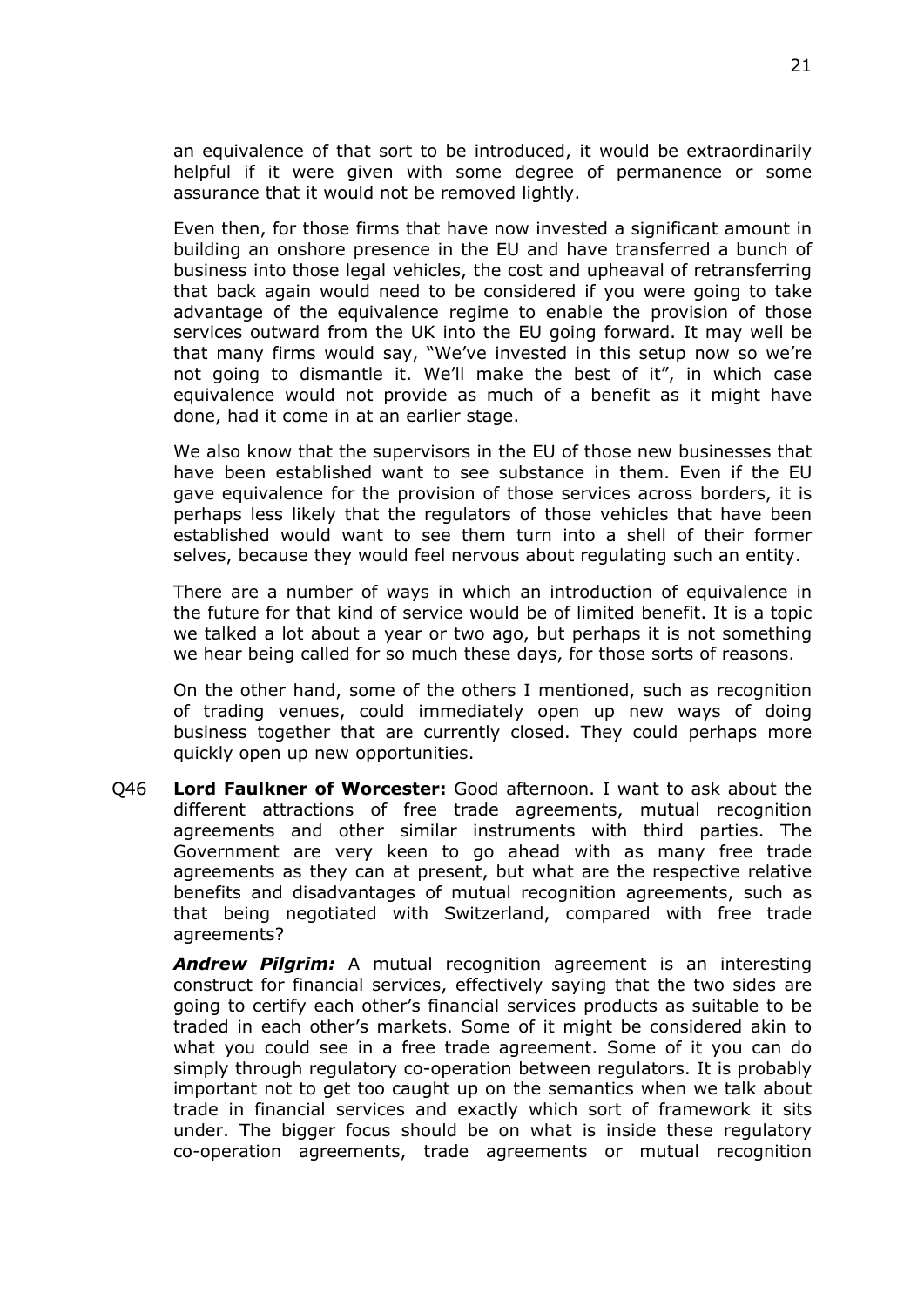agreements to understand what the underlying allowances are within them.

*Caroline Dawson:* I completely agree with that. The key thing to note is that free trade agreements do not typically do that much for cross-border financial services. Typically, if you are looking at a free trade agreement, it would have provision for services that are provided in the relevant jurisdictions, but when you are looking at cross-border financial services, the most ambitious free trade agreements are still really looking only at cross-border services on the basis of national treatment. While superficially that might sound attractive, if national treatment means that you have to have a place of business in the relevant jurisdiction and get authorised in that jurisdiction, that is not cross-border business any more. That is essentially the basis on which most free trade agreements look at cross-border financial services. The practicality is that even the most ambitious FTAs do not give you much for cross-border financial services.

As Andrew says, there may be more optimism on mutual recognition agreements. The MRA that is in the process of being developed between the UK and Switzerland is intended to be a gold standard for financial services MRAs and to be as ambitious as possible. With a free trade agreement, you could say, "Okay, the parties agree that we can do X, Y and Z services on a cross-border basis". With a mutual recognition agreement, you need a basis for that mutual recognition. You need to identify a particular product or standard that is going to be subject to recognition. You need to identify a benchmark for assessing whether recognition is going to be granted. Then you need processes for monitoring that.

All of that means that it is quite a granular process. When we look at what goes into the UK-Swiss MRA, it is a matter of identifying the exact elements of cross-border provision of services. Are we looking at cross-border fund marketing, in which case are we looking at recognition of the UCITS regime? Are we looking at unregulated funds, so maybe looking at recognition of key information documents? Are we looking at recognition of prospectuses? Are we looking at licensing requirements?

There is a huge amount of detail that goes into it. For each of those elements, either you need to say, "That's going to be within the scope of mutual recognition so we need to find a benchmark and work out the process of monitoring that", or, as Andrew mentioned, there might be other ways of achieving the same goal, whether through regulatory co-operation or through the territorial scope of the relevant regime, meaning that a particular activity does not fall within the scope of regulation in the first place.

Again, it may be quite a long way of saying that the two types of arrangement achieve different ends. A free trade agreement is much more flexible but traditionally does not do much for cross-border financial services. There is more potential for a mutual recognition agreement to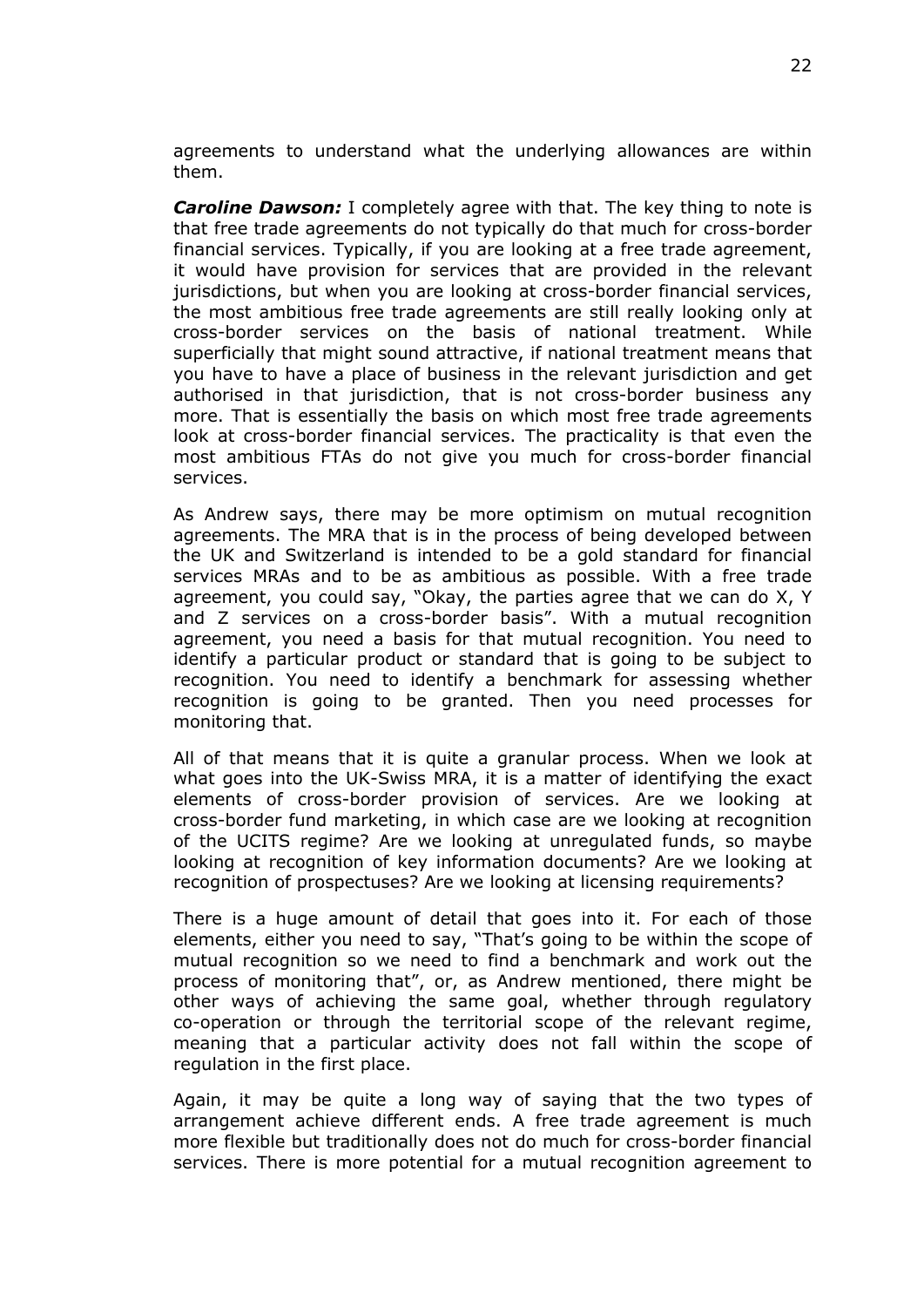do more for financial services, but it is going to be quite a detailed, granular assessment.

**Lord Faulkner of Worcester:** That is a very helpful answer. Do you think that the agreements that are in place already or are being proposed are too unambitious and need to go further if we are to avoid the loss of trade in financial services with EU Member States?

*Caroline Dawson:* It is going to be really interesting to see where the UK-Swiss agreement ends up, because the stated ambition is for that to be a very ambitious arrangement. If we can achieve a very ambitious mutual recognition arrangement with Switzerland and that opens up markets that were not previously open between the two, it would be fantastic if we could use that as a template to roll out to other jurisdictions. I am not in a position to judge whether the agreements we have so far are unambitious, but the fact that people are stating that they want the Swiss one to be ambitious may indicate some sort of qualitative assessment of the previous.

**Lord Faulkner of Worcester:** The reason why this is important is that financial services are different from trading in goods. We are not having free trade agreements for exchanging motor cars; it is financial services. You are saying that the mutual recognition agreements are more likely to give us a better deal than the FTAs.

*Caroline Dawson:* Yes, traditionally the position has been that FTAs do not get you much for cross-border financial services. To be honest, the reason people are talking about the UK-Swiss mutual recognition agreement as being ambitious is that we do not already have something similar with other jurisdictions. There is not a history of mutual recognition agreements in the financial services space either, but your point about financial services being different is a very good one. If you are talking about the marketing of tractors, you can have some sort of ISO standard for production of tractors, and that is quite an easy one to benchmark. There is not a huge amount of complexity there. If you are talking about an entire financial services regime, it is going to be a lot more complex and granular.

**Peter Bevan:** I agree with what has been said. In my many years of working with clients in this area, it is extremely rare that I have been called on to help somebody get their head around a free trade agreement, because they just do not speak to financial services. That just demonstrates that it is not something that comes up. If we are able to crack that in the Swiss agreement, perhaps that will be a useful template going forward.

Q47 **Baroness Scott of Needham Market:** This is a change of tack entirely. Before the signing of the TCA, there was a lot of concern about the movement of jobs to the EU, as the regulatory framework made adaptation necessary. Andrew, I understand that your organisation is monitoring job relocations from the UK to the EU, and presumably vice versa. I wonder what you can say about what in reality has happened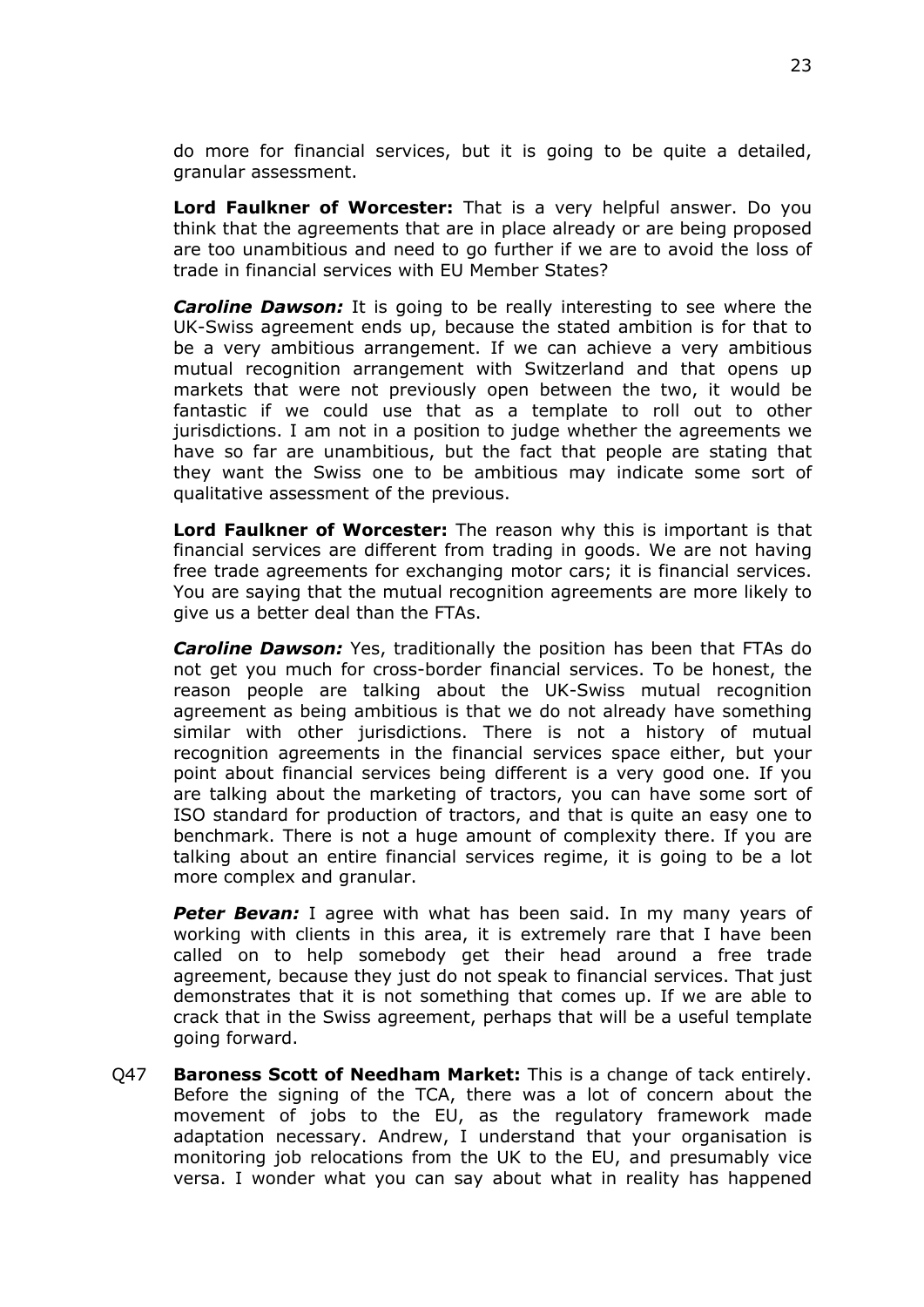with jobs and why.

*Andrew Pilgrim:* We have been monitoring jobs since 2016 on the basis of public announcements. It is important to say that the monitoring we have done here is based on 222 firms. This is purely public data that they have put out. To give you some context, at the tail end of December 2016, we were looking at what we thought were publicly announced job moves of just over 12,000 from the UK to the EU. As of December 2021, that figure is down to 7,400; indeed, it dropped from 7,700 in December 2020 by 300, primarily due to some large investment banks revising down their numbers.

It might be helpful to give a bit of flavour as to where those jobs have gone. The most popular destination for new offices was Dublin, where 36 firms went. Luxembourg was the second most popular, with 29 firms; Frankfurt had 23 and Paris had 21. If we look at purely the specifics of where people have moved in terms of numbers of individuals, that is slightly flipped. We see Paris with the highest number of relocations at 2,800; Frankfurt at 1,800; and Dublin at 1,200. To give you some context of overall numbers employed in financial services within the UK, the latest figure from TheCityUK, which puts out an annual report, is about 1.1 million financial services employees across the United Kingdom.

The other piece of data we have been tracking that may also be of interest is the amount of assets being transferred from the UK to the EU. As of December 2021, £1.3 trillion-worth of assets had been transferred from the UK to the EU. That was broadly unchanged—a very minor change from what we saw in December 2020.

**Lord Hannay of Chiswick:** Do you have any figures at all on the gain or loss of revenue to the British Government from financial services in that period?

*Andrew Pilgrim:* We have not done any specific calculations on the Exchequer.

**Lord Hannay of Chiswick:** The Government have not produced any.

*Andrew Pilgrim:* No, not that I am aware of. We will start to get figures out in terms of what happened in 2021, the first year that the UK was outside the single market, over the course of this year. It will only be at that point that we get a true sense of those figures.

**Baroness Scott of Needham Market:** I want to ask our other two witnesses for their observations in terms of UK jobs going to Europe but also EU jobs—or, indeed, jobs from the rest of the world—coming to the UK.

**Peter Bevan:** I definitely recognise the picture that Andrew paints. Inasmuch as new jobs have been created in the EU, they have been in multiple centres and split across the cities he mentioned. The fact that there has been such diversity is interesting in itself when you consider the primacy of London as a single hub for financial services and the UK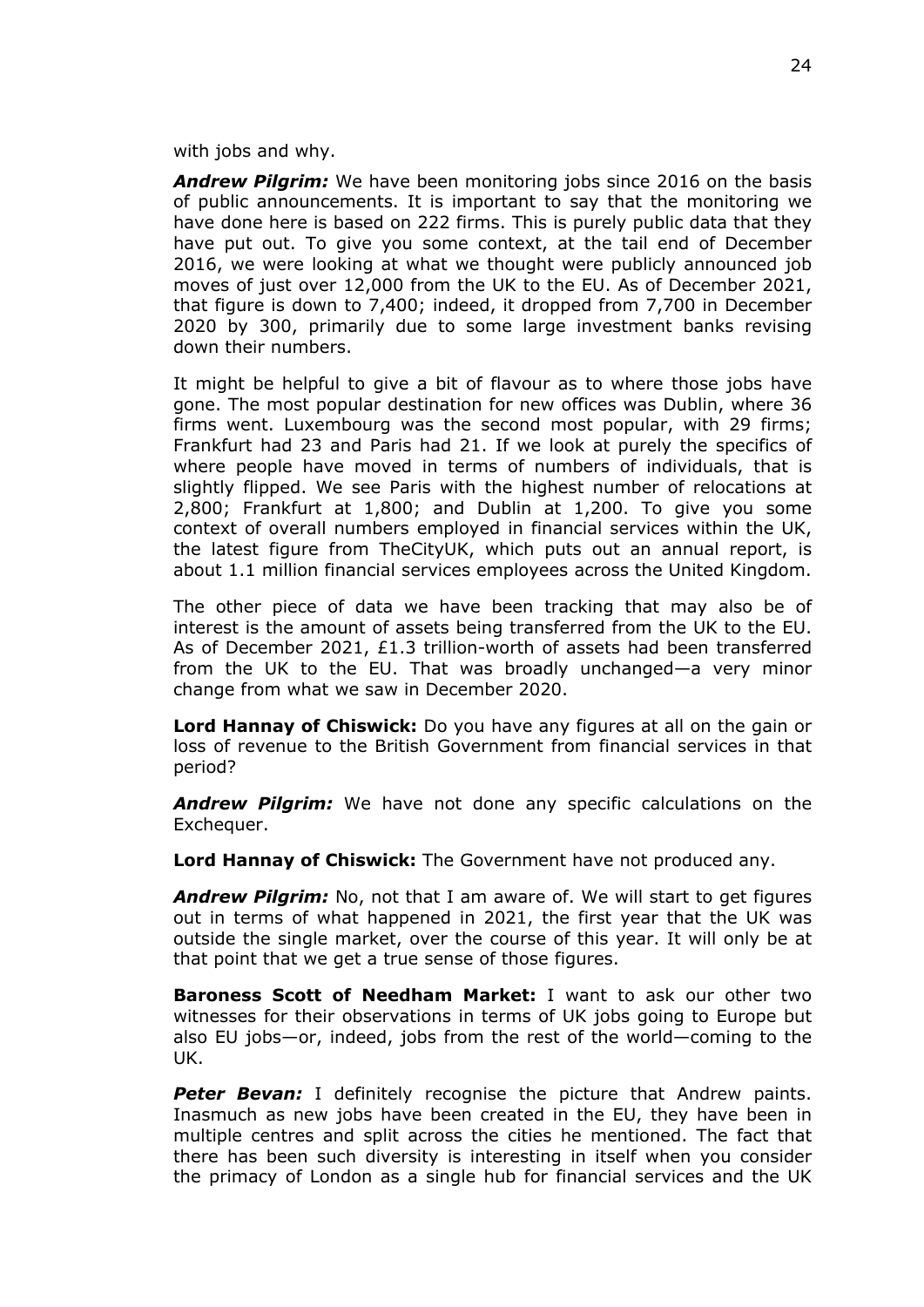more broadly as a centre for that business. There is no other single location that is so far growing in a way that would rival London as that hub. The multipolar approach we see in the EU is quite interesting in that regard.

My second observation is about the types of roles we are talking about. Many of them are client-facing roles—the face of a bank, for example, to its customers, taking their orders to execute transactions or whatever it might be, and giving them advice. That is because that interface with the customer must be done by someone in a regulated European body; it cannot be done from outside. Those kinds of roles have tended to move. Many of those roles are people who were in any event quite mobile and often travelling to visit their clients. They are now travelling to visit them perhaps from a base in Paris, Frankfurt or somewhere else in the EU, rather than from London.

The second type of role that has particularly needed to move is the governance of a financial institution. Say you are creating a bank in Europe. I talked about them in one of my earlier answers as being legal vehicles. You must forgive me for talking like a lawyer, but the regulator sees them as banks, not legal booking vehicles. If you are a bank, you have to have a proper board of directors, a proper risk management function and appropriate compliance oversight. Those kinds of governance jobs have also been created in the European location.

Those are among the main areas where we have seen particular moves, whereas roles such as portfolio management have tended to remain in the UK, with funds that are established in the EU continuing to delegate the management to where the expertise lies, which has remained in London or Edinburgh, for example. In our experience, those roles tend to be less likely to have moved.

*Caroline Dawson:* Part of that ties into what we are seeing coming back the other way. There are a number of European firms that were doing cross-border business into the EU, on the basis of either the cross-border business services passport or a UK branch. With the temporary permissions regime coming up for its expiry, you are seeing those entities establishing a UK presence, bulking up their UK branch where they were doing cross-border business and maybe establishing a UK branch. They are all the points that Peter made about the types of person you need to have in the branch, such as the sales force and the governance. All those jobs are potentially being created in the UK.

To echo the point that Andrew and Peter made about the disparate locations where jobs are moving out from the UK to the EU, there are obviously excellent financial services reasons for that. There are also personal reasons. You have availability of schools with English language schooling, for example, if that is important to you. There are all sorts of personal factors. Clearly, for the past two years, we have had significant restrictions on movement for pandemic-related reasons. With the end of pandemic-related restrictions, it is going to be interesting to see whether more moves start taking place, because quite a lot of that is being hidden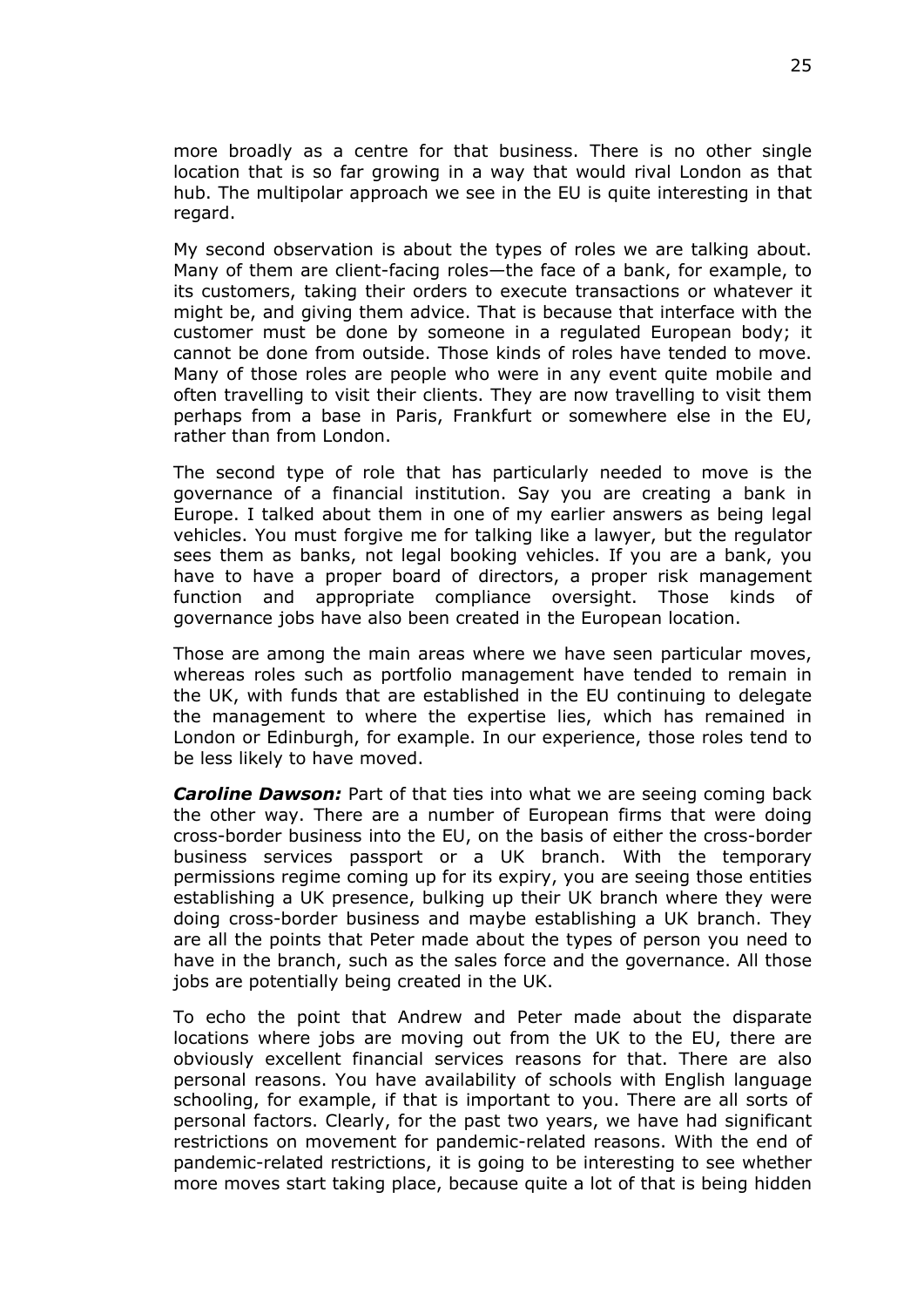by the fact that people just could not travel. Regulatory capacity is another factor.

**The Chair:** Thank you. We move to our most patient colleague and the final question.

Q48 **Viscount Trenchard:** I have noticed that some commentators have suggested that business has been relocating—meaning a movement of where business is booked—from the UK to the US, rather than to the EU. If so, does that indicate that US-based practitioners have easier access to EU clients than UK-based practitioners do, notwithstanding the fact that the US is five hours further away with no time zone overlap? Have you observed this among your own clients? If true, does it pose a risk to the UK's position as one of the world's pre-eminent financial centres?

*Caroline Dawson:* Part of this is just another example of the types of job moves that we have been talking about. If you are looking at doing cross-border business into the EU, you might choose to do that from a hub in the EU. If you are choosing not to, you are going to have to comply with the European patchwork of cross-border business regimes, regardless of where you are located.

If you are a business with strong historical links to the UK, it makes sense to stay in the UK, do that cross-border business and work your way through the patchwork. If you are a JP Morgan, a Goldman Sachs or a Morgan Stanley with strong historical links to the US, it might make more sense for you to start pulling that business back to the US, because you are going to have to do business in the same way regardless of where you are located. Your point about a five-hour time difference is a very good one but some of these people do not get much sleep.

In terms of the impact of those moves on London's status as a global financial centre, clearly New York and Hong Kong are the other two major global financial centres. Hong Kong has its own struggles at the moment. Any loss of business to another one of those financial centres is potentially relevant to the UK's status, but the key thing we are seeing at the moment is that there is no single destination for people's moves.

People move for personal reasons. They move for historical legal connection reasons. They move because of relationships with regulators. They move because of personal taxation. They move because of bonus caps or experience of the regulators. There is a whole world of reasons why people move their businesses. It is a big decision to make and they do not take it lightly. The fact that we are seeing people moving to disparate locations still means that London retains, for the time being at least, its strength as a global financial centre.

*Peter Bevan:* I agree with those comments. As a global financial institution looking at where to allocate capital, you are also likely to want to look for opportunities in the wider economy. We should not forget the relationship between the growth of the economy in the UK and the opportunity therefore for financial services to develop. It is sometimes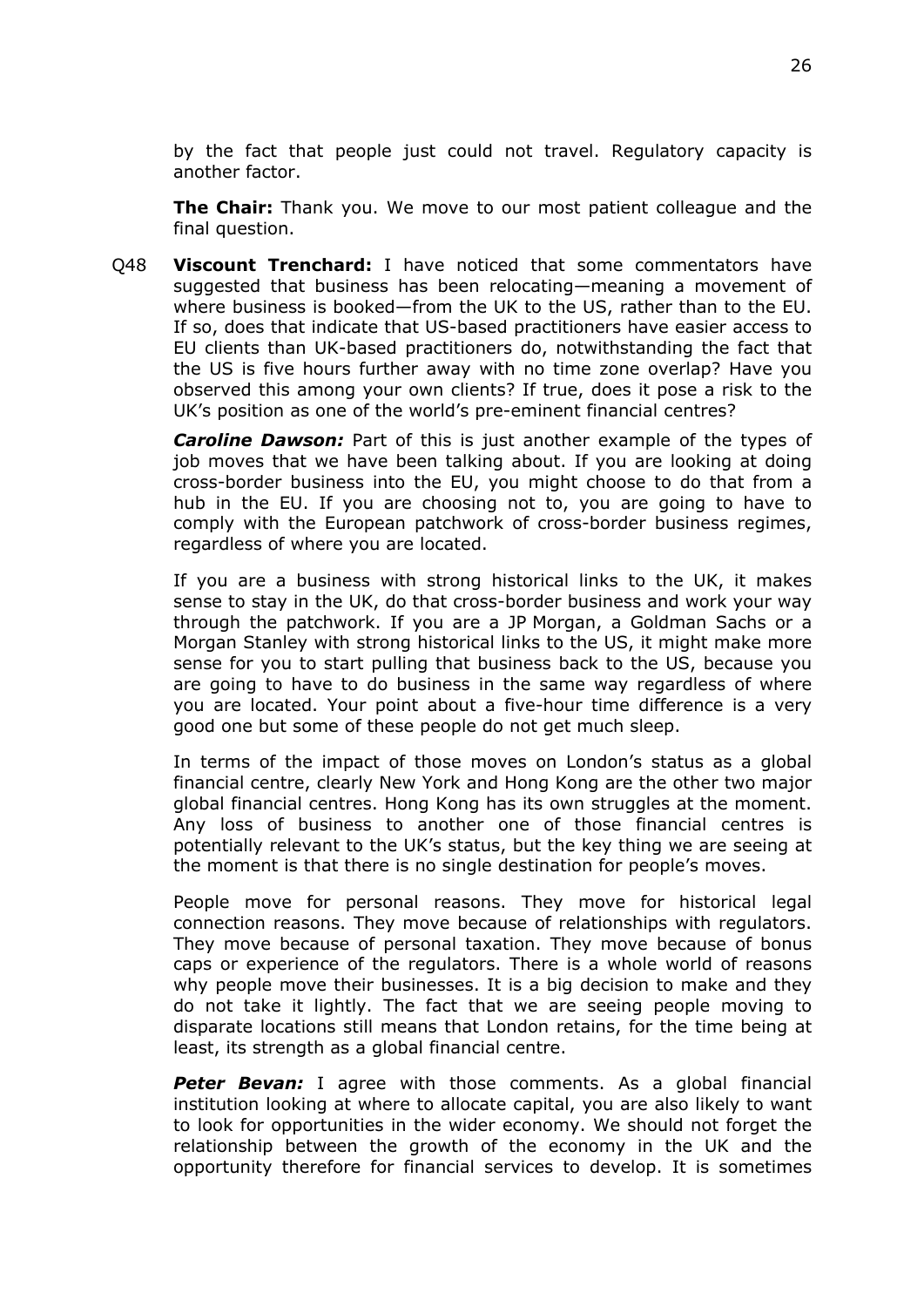quite difficult to unpick these global allocations of capital and resources from specific drivers. We should not necessarily assume that everything we see is related to regulation, Brexit or cross-border flows. We should also remember the importance of having a thriving and open economy more broadly.

**Viscount Trenchard:** Andrew, have you seen any of EY's clients moving business to the US?

*Andrew Pilgrim:* I have not seen evidence of significant numbers moving to New York. It is certainly talked about. On Caroline's point, there is an issue around market access. On the earlier point on equivalence, there is an issue about the equivalence determinations that the US has that the UK does not, but as of now it does not appear to be a significant amount of movement.

Q49 **Lord Tugendhat:** The most spectacular example of job relocation and movement of headquarters since we left the EU has been the decision of Shell and Unilever to cease being Anglo-Dutch and to decide to locate in London. Had they taken the opposite view and decided to locate in the Netherlands, I am sure that would have been interpreted as an inevitable consequence of our leaving the EU and a vote of no confidence in London.

Do our witnesses believe that the decision of these two great companies—international companies if ever there were—to locate in London rather than in the EU is of significance beyond those companies? Do they see this as simply a matter of interest to Shell and Unilever, or do they think it is of significance when comparing the situation of London and the financial centres on the continent?

*Caroline Dawson:* I was not involved in either Shell or Unilever's decision to move. If we look at it purely from the perspective of them being listed companies looking to access finance on global capital markets, if you were concerned about your ability as a non-UK-headquartered institution to continue to be listed on London and access those financial markets, that would be a major factor in your decision on where to locate.

While there is no current indication that the UK is going to restrict access to listing for foreign-headquartered entities, the concern might be more regulation in the home of those foreign entities. If you are an EUheadquartered entity, the risk might be that it says, "Actually, you need to have accounts that comply with EU standards. You need to be primary listed in an EU location". Then you run into all the problems that the EU is currently facing in trying to grow its capital markets. That is potentially one factor.

In the regulated financial services space, where I am more qualified to comment, we are certainly seeing Dutch entities looking at relocating and moving their global headquarters. These are not institutions on the same scale as Shell and Unilever, but Dutch-headquartered groups are looking